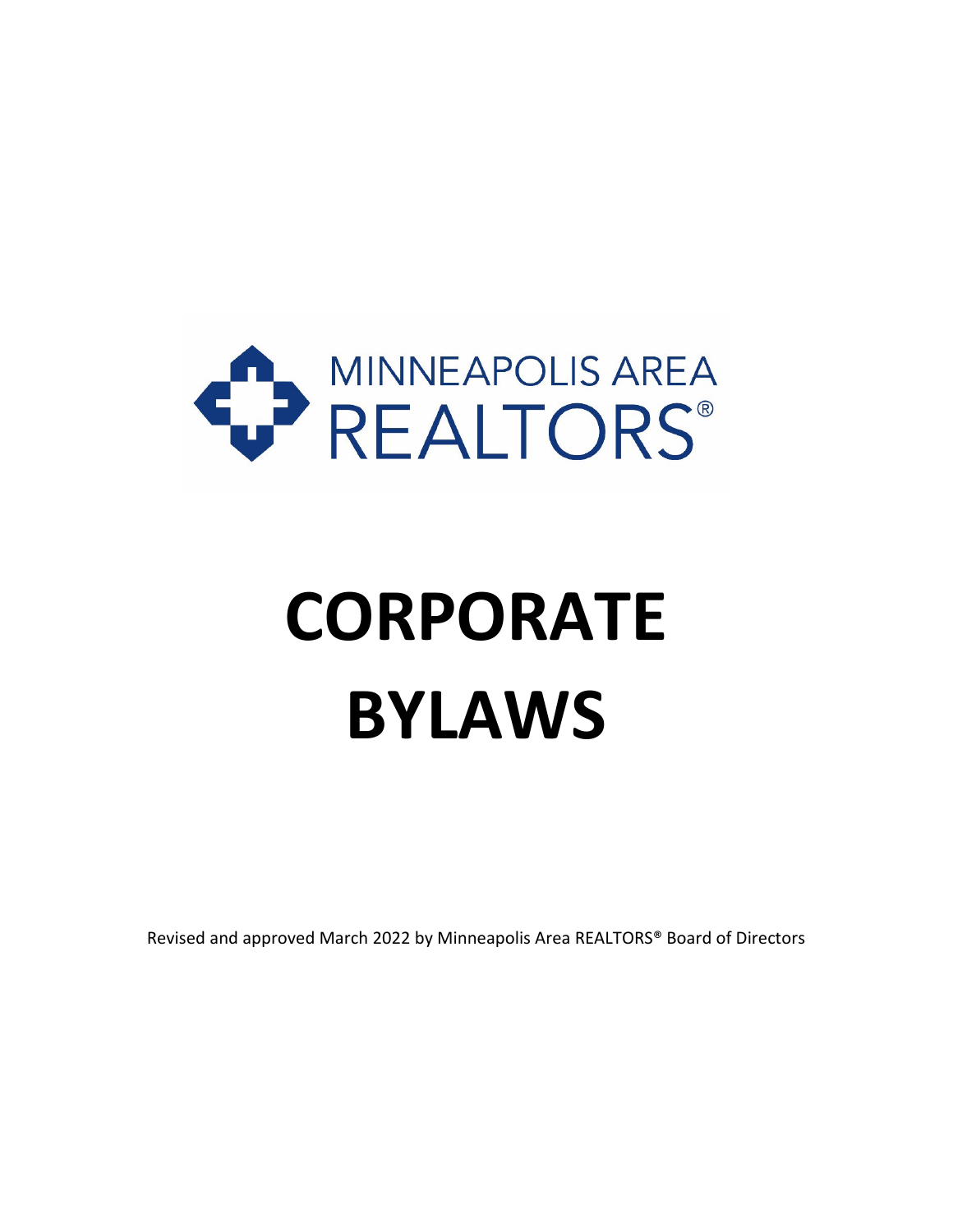# **Table of Contents**

| <b>Page</b>    | <b>Article</b> | <b>Description</b>                                                 |
|----------------|----------------|--------------------------------------------------------------------|
| $\overline{2}$ | $\mathsf{I}$   | Name                                                               |
| $\overline{2}$ | Ш              | Objectives                                                         |
| $\overline{2}$ | $\mathbf{III}$ | Jurisdiction                                                       |
| $3 - 5$        | IV             | Membership                                                         |
| $5 - 9$        | V              | <b>Qualification and Election</b>                                  |
| $10 - 13$      | VI             | <b>Privileges and Obligations</b>                                  |
| 13             | VII            | Professional Standards and<br>Arbitration                          |
| $13 - 14$      | VIII           | Use of the terms Realtor <sup>®</sup> and<br>Realtors <sup>®</sup> |
| 14             | IX             | <b>State and National</b><br>Memberships                           |
| $16 - 18$      | X              | <b>Dues and Assessments</b>                                        |
| $18 - 20$      | XI             | <b>Officers and Directors</b>                                      |
| 20             | XII            | <b>Election Procedure</b>                                          |
| 20             | XIII           | Committees                                                         |
| 21             | XIV            | Meetings                                                           |
| 21             | XV             | Rules of Order                                                     |
| 21             | XVI            | Amendments                                                         |
| 22             | XVII           | Indemnification                                                    |
| 22             | <b>XVIII</b>   | Dissolution                                                        |
| $22 - 25$      | XIX            | <b>Residential Multiple Listing</b><br>Service                     |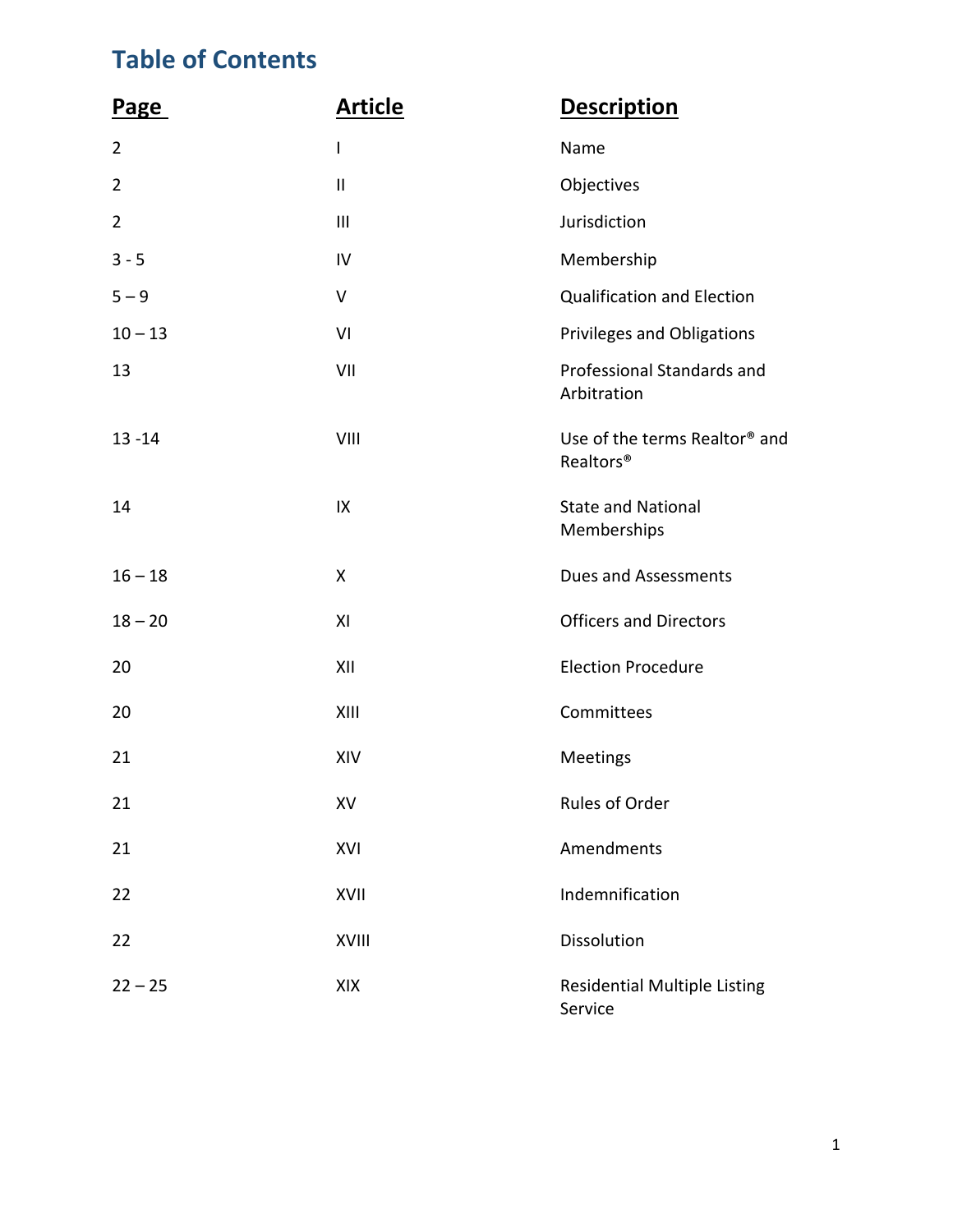# ARTICLE I - NAME

**Section 1**. Name. The name of this organization shall be the Minneapolis Area Association of REALTORS®, Incorporated, hereinafter referred to as the "Association."

**Section 2**. REALTORS®. Inclusion and retention of the Registered Collective Membership Mark REALTORS® in the name of the Association shall be governed by the Constitution and Bylaws of the National Association of REALTORS® as from time to time amended.

# ARTICLE II - OBJECTIVES

The objectives of the Association are:

**Section 1**. To unite those engaged in the recognized branches of the real estate profession for the purpose of exerting a beneficial influence upon the profession and related interests.

**Section 2**. To promote and maintain high standards of conduct in the real estate profession as expressed in the Code of Ethics of the National Association of REALTORS®.

**Section 3**. To provide a unified medium for real estate owners and those engaged in the real estate profession whereby their interests may be safeguarded and advanced.

**Section 4**. To further the interests of home and other real property ownership.

**Section 5**. To unite those engaged in the real estate profession in this community with the Minnesota Association of REALTORS® and National Association of REALTORS®, thereby furthering their own objectives throughout the state and nation and obtaining the benefits and privileges of membership therein.

**Section 6**. To designate, for the benefit of the public, individuals authorized to use the terms REALTOR® and REALTORS® as licensed, prescribed, and controlled by the National Association of REALTORS®.

# ARTICLE III - JURISDICTION

**Section 1**. The territorial jurisdiction of the Association as a Member of the National Association of REALTORS® is Hennepin, Scott, Carver, Sibley and McLeod Counties, Minnesota.

**Section 2**. Territorial jurisdiction is defined to mean: The right and duty to control the use of the term REALTOR®, subject to the conditions set forth in these Bylaws and those of the National Association of REALTORS®, in return for which the Association agrees to protect and safeguard the property rights of the National Association in the terms.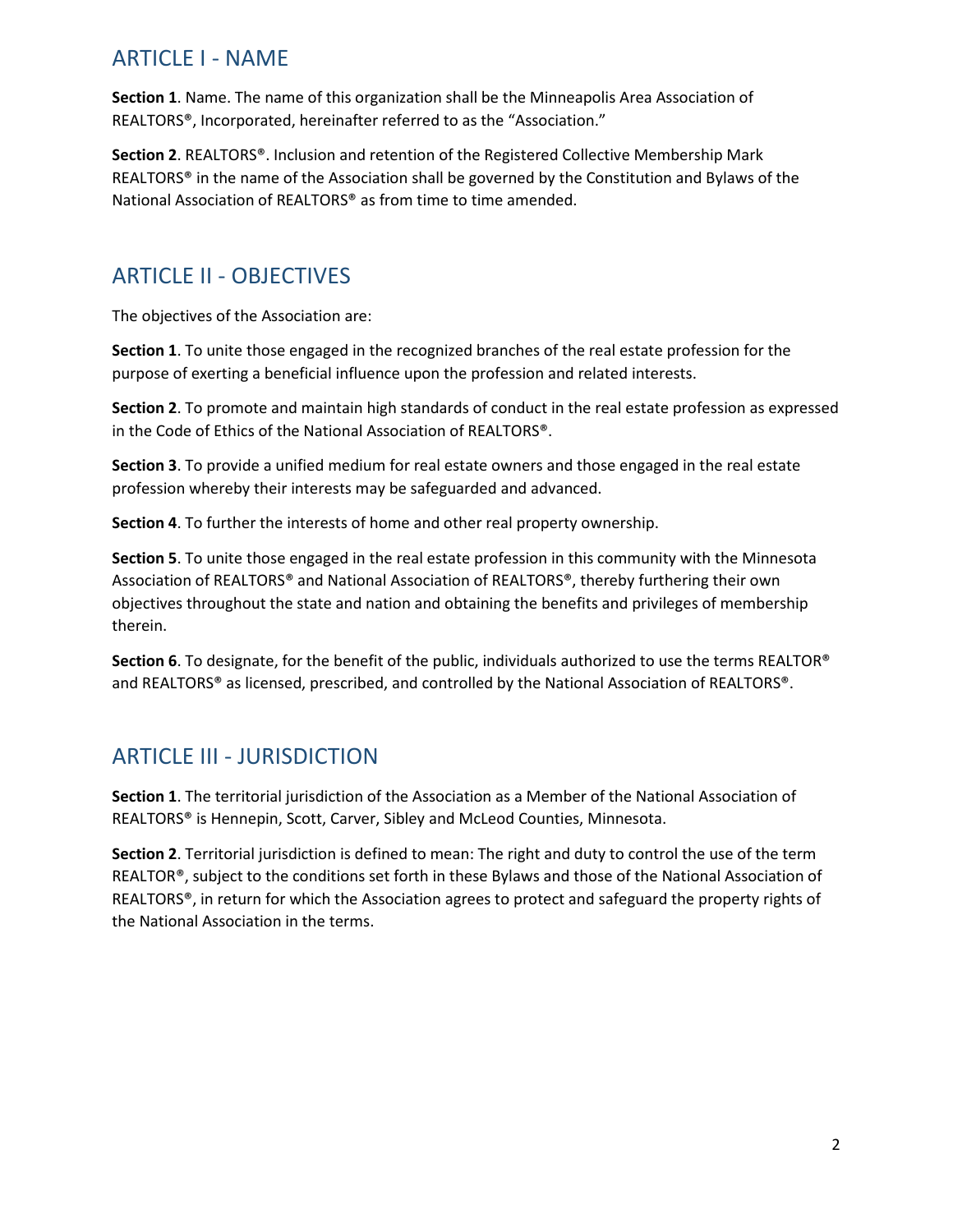## ARTICLE IV - MEMBERSHIP

**Section 1**. There shall be eight classes of Members as follows:

**(a)** REALTOR® Members. REALTOR® Members, whether primary or secondary shall be:

**(1)** Individuals who, as sole proprietors, partners, or corporate officers, or branch office managers are engaged actively in the real estate profession, including buying, selling, exchanging, renting or leasing, managing, appraising for others for compensation, counseling, building, developing or subdividing real estate, and who maintain or are associated with an established real estate office in the State of Minnesota or a state contiguous thereto. All persons who are partners in a partnership, or all officers in a corporation who are actively engaged in the real estate profession within the state or a state contiguous thereto shall qualify for REALTOR® Membership only, and each is required to hold REALTOR® Membership (except as provided in the following paragraph) in an Association of REALTORS® within the state or a state contiguous thereto unless otherwise qualified for Institute Affiliate Membership as described in Section 1(b) of this Article. [Amended August 2018]

In the case of a real estate firm, partnership, or corporation, whose business activity is substantially all commercial, only those principals actively engaged in the residential real estate business in connection with the same office, or any other offices within the jurisdiction of the association in which one of the firm's principals holds REALTOR® membership, shall be required to hold REALTOR® membership unless otherwise qualified for Institute Affiliate Membership as described in Section 1 (b) of Article IV.

**NOTE**: REALTOR® Members may obtain membership in a Secondary Association in another state.

**(2)** Individuals who are engaged in the real estate profession other than as sole proprietors, partners, or corporate officers, or branch office managers and are associated with a REALTOR® Member and meet the qualifications set out in Article V.

**(3)** Franchise REALTOR® Membership. Corporate officers (who may be licensed or unlicensed) of a real estate brokerage franchise organization with at least one hundred fifty (150) franchisees located within the United States, its insular possessions, and the commonwealth of Puerto Rico, elected to membership pursuant to the provisions in the NAR Constitution and Bylaws. Such individuals shall enjoy all of the rights, privileges and obligations of REALTOR® membership (including compliance with the Code of Ethics) except: obligations related to association-mandated education, meeting attendance, or indoctrination classes or other similar requirements; the right to use the term REALTOR® in connection with their franchise organization's name; and the right to hold elective office in the local association, state association and National Association. [Amended August 2018]

**(4)** Primary and Secondary REALTOR® Members. An individual is a primary member if the Association pays state and national dues based on such Member. An individual is a secondary Member if State and National dues are remitted through another Association. One of the principals in a real estate firm must be a Designated REALTOR®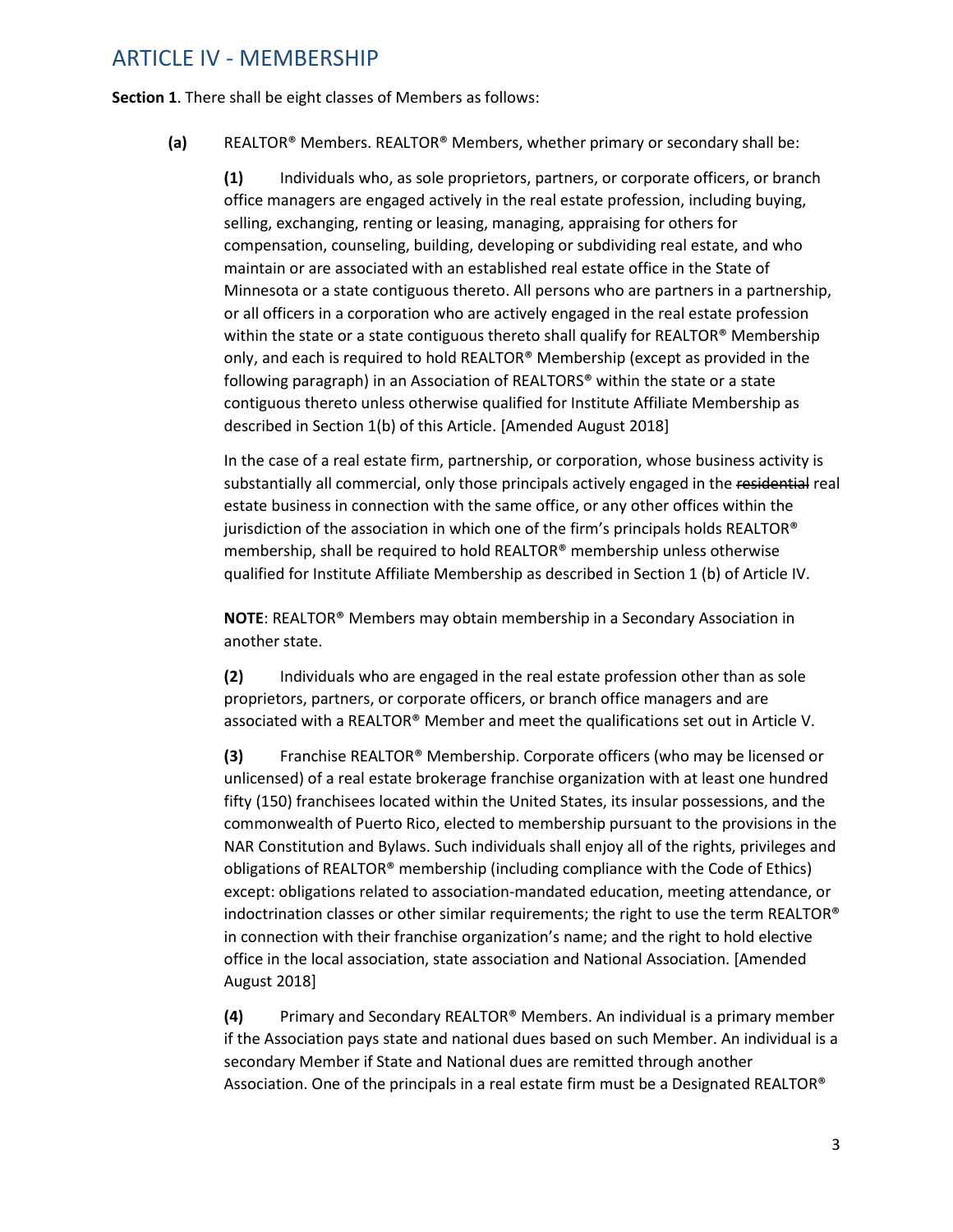member of the Association in order for licensees affiliated with the firm to select the Association as their Primary Association.

**(5)** Designated REALTOR® Members. Each firm (or office in the case of firms with multiple office locations) shall designate in writing one REALTOR® Member who shall be responsible for all duties and obligations of membership including the obligation to arbitrate (or to mediate if required by the association) pursuant to Article 17 of the Code of Ethics and the payment of Association dues as established in Article X of the Bylaws. The Designated REALTOR® must be a sole proprietor, partner, corporate officer, or branch office manager acting on behalf of the firm's principal(s) and must meet all other qualifications for REALTOR® Membership established in Article V, Section 2, of the Bylaws. [Amended August 2018]

**(b)** Institute Affiliate Members. Institute Affiliate members shall be individuals who hold a professional designation awarded by an Institute, Society, or Council affiliated with the National Association of REALTORS® that addresses a specialty area other than residential brokerage or individuals who otherwise hold a class of membership in such Institute, Society, or Council that confers the right to hold office. Any such individual, if otherwise eligible, may elect to hold REALTOR® membership, subject to payment of applicable dues for such membership.

**(c)** Affiliate Members. Affiliate Members shall be real estate owners and other individuals or firms who, while not engaged in the real estate profession as defined in paragraphs (a) or (b) of this Section, have interests requiring information concerning real estate, and are in sympathy with the objectives of the Association. Affiliate membership shall also be granted to individuals licensed or certified to engage in real estate practice who, if otherwise eligible, do not elect to hold REALTOR® membership in the Association, provided the applicant is engaged exclusively in a specialty of the real estate business other than brokerage of real property pursuant to Article X, Section 2(a).

**(d)** Senior Members. Senior Members shall be individuals who have held membership in the Association for a period of twenty-five (25) years or more, no longer maintain a real estate license, and are retired from active participation in the real estate profession.

**(e)** Unlicensed Assistants. Unlicensed Assistants shall be individuals who are personal assistants or other employed staff, do not hold a current broker or salesperson license in Minnesota or a state contiguous thereto, but have interests requiring information concerning real estate, and are affiliated with a member of the Association.

**(f)** Honorary Members. Honorary Members shall be individuals not engaged in the real estate profession who have performed notable service for the real estate profession, for the Association, or for the public.

**(g)** Public Service Members. Public Service members shall be individuals who are interested in the real estate profession as employees of or affiliated with educational, public utility, governmental, or other similar organizations, but are not engaged in the real estate profession on their own account or in association with an established real estate business.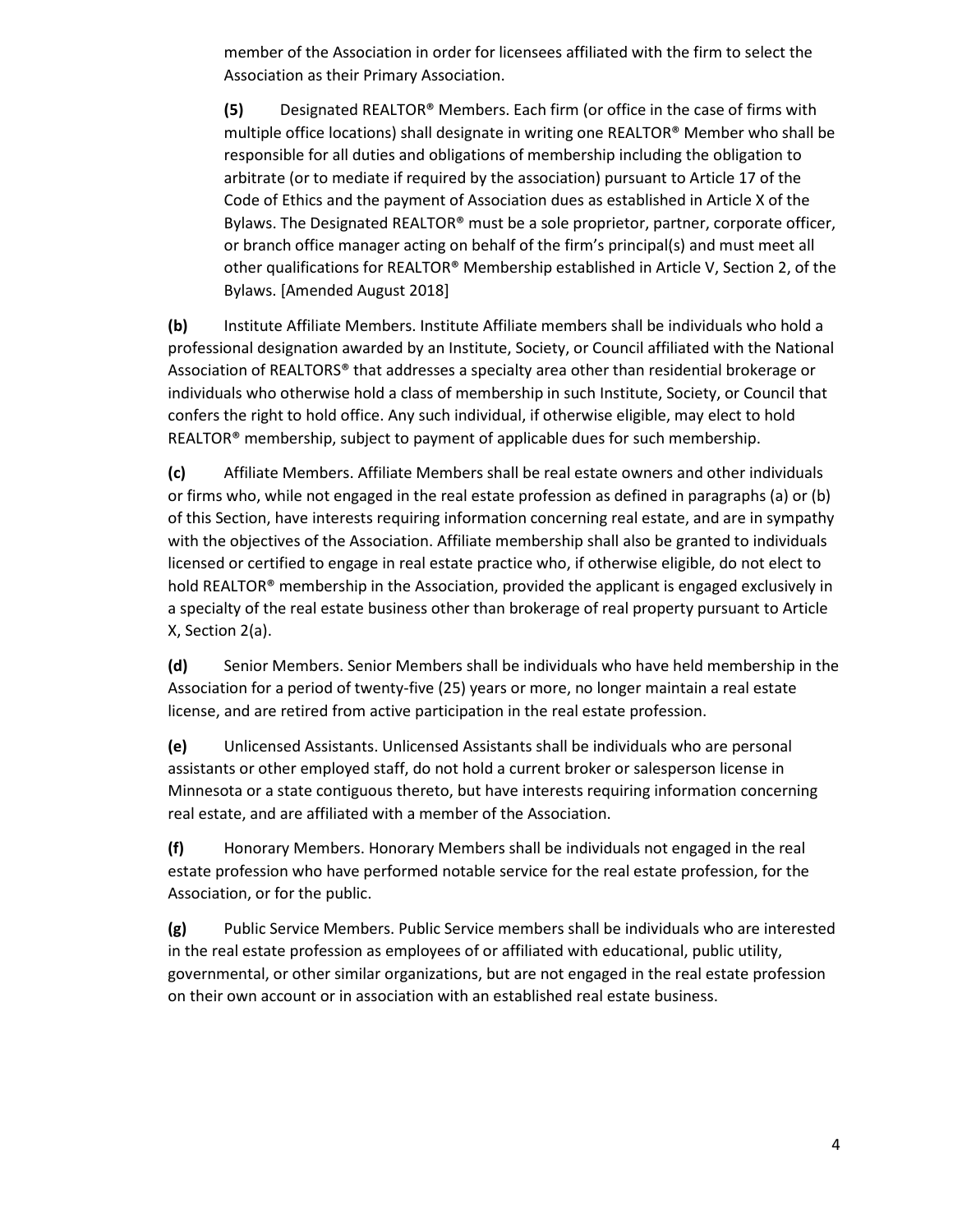**(h)** Student Members. Student members shall be individuals who are seeking an undergraduate or graduate degree with a specialization or major in real estate at institutions of higher learning, and who have completed at least two years of college and at least one collegelevel course in real estate, but are not engaged in the real estate profession on their own account or not associated with an established real estate office.

# ARTICLE V – QUALIFICATION AND ELECTION

#### **Section 1**. **Application.**

An application for membership shall be made in such manner and form as may be prescribed by the Board of Directors and made available to anyone requesting it. The application form shall contain among the statements to be signed by the applicant:

**(1)** that applicant agrees, as a condition to membership, to thoroughly familiarize him/herself with the Code of Ethics of the National Association of REALTORS®, the Constitution, Bylaws, and Rules and Regulations of the Association, Minnesota and National Associations, and if elected a Member, will abide by the Constitutions and Bylaws and Rules and Regulations of the Association, Minnesota and National Associations of REALTORS®, and if a REALTOR® Member will abide by the Code of Ethics of the National Association of REALTORS® including the obligation to arbitrate controversies arising out of real estate transactions as specified by Article 17 of the Code of Ethics, and as further specified in the Code of Ethics and Arbitration Manual of the National Association of REALTORS®, as from time to time amended, and

**(2)** that applicant consents that the Association, through its Executive Committee or staff person designated, may invite and receive information and comment about the applicant from any Member or other persons, and that applicant agrees that any information and comment furnished to the Association by any person in response to the invitation shall be conclusively deemed to be privileged and not form the basis of any action for slander, libel, or defamation of character. The applicant shall, with the form of application, have access to a copy of the Bylaws, Constitution, Rules and Regulations, and Code of Ethics referred to above.

#### **Section 2.** Qualifications.

**(a)** An applicant for REALTOR® membership who is a sole proprietor, partner, corporate officer or branch office manager of a real estate firm shall supply evidence satisfactory to the Association that he or she is actively engaged in the real estate profession, and maintains a current, valid real estate broker's or salesperson's license under Minnesota Statutes Chapter 82, or is licensed or certified by an appropriate state regulatory agency to engage in the appraisal of real property, and has a place of business within the state or a state contiguous thereto (unless a secondary member, see NOTE in Article IV, Section 1(a)), has no record of recent or pending bankruptcy\*, no record of official sanctions involving unprofessional conduct\*\*, agrees to complete an orientation covering the Bylaws and Rules and Regulations of the Association, the Bylaws of the State Association, and the Constitution and Bylaws and Code of Ethics of the National Association of REALTORS®, and shall pass such reasonable and nondiscriminatory written examination thereon as may be required by the Board of Directors, and shall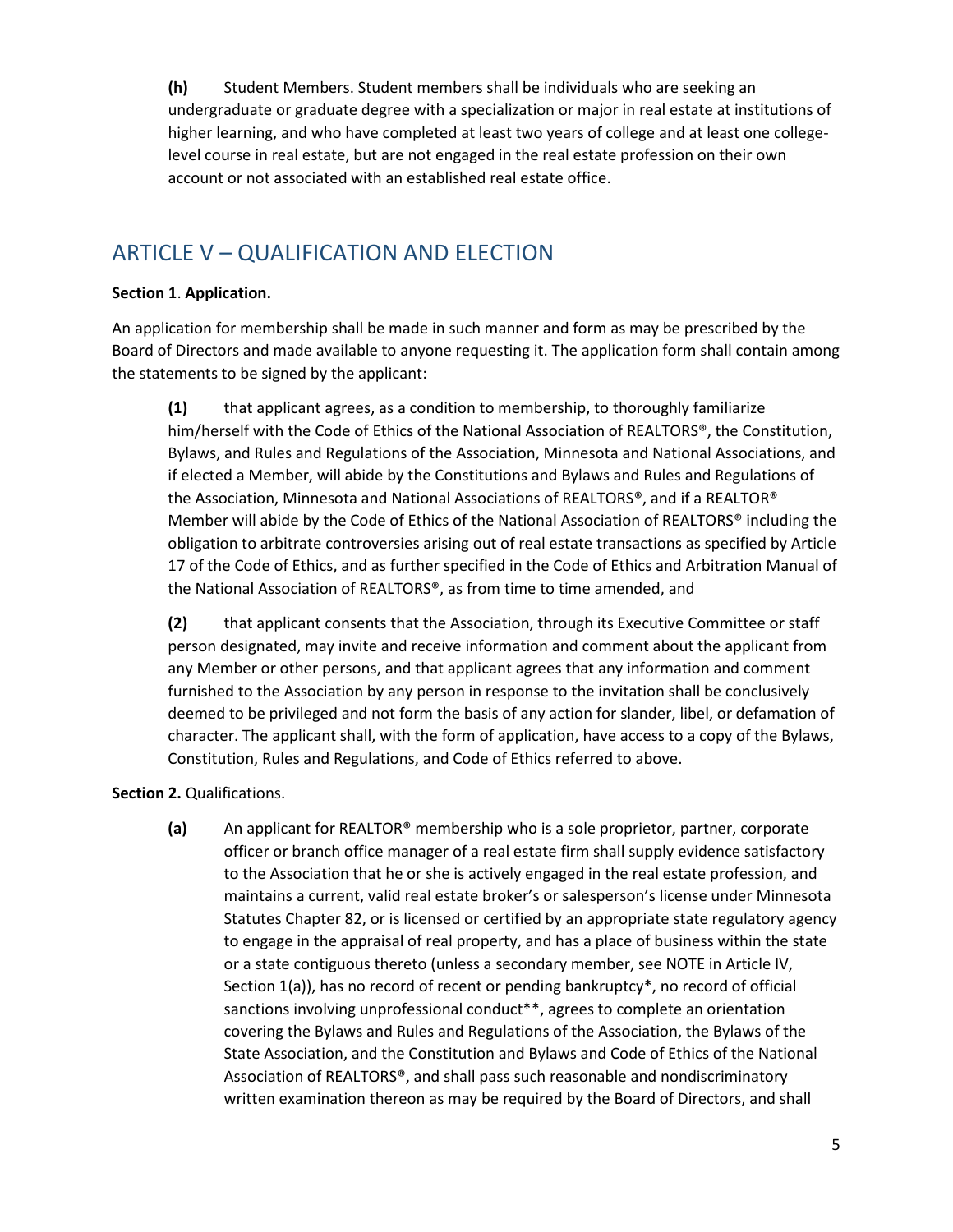agree that if elected to membership, he or she will abide by such Constitution, Bylaws, Rules and Regulations, and Code of Ethics.

\* "No recent or pending bankruptcy" is intended to mean that the applicant or any real estate firm in which the applicant is a sole proprietor, general partner, corporate officer, or branch office manager is not involved in any pending bankruptcy or insolvency proceedings or, has not been adjudged bankrupt in the past three (3) years. If a bankruptcy proceeding as described above exists, membership may not be rejected unless the Association establishes that its interests and those of its members and the public could not be adequately protected by requiring the bankrupt applicant pay cash in advance for Association and MLS fees for up to one (1) year from the date that membership is approved or from the date that the applicant is discharged from bankruptcy (whichever is later). In the event that an existing member initiates bankruptcy proceedings, the member may be placed on a "cash basis" from the date that bankruptcy is initiated until one (1) year from the date that the member has been discharged from bankruptcy.

\*\* "No record of official sanctions involving unprofessional conduct" is intended to mean the Association may only consider:

**(1)** Judgments within the past three years three (3) years of the violations of

- (i) civil rights laws,
- (ii) real estate license laws, or

(iii) other laws prohibiting unprofessional conduct against the applicant rendered by the courts or other lawful authorities.

**(2**) Criminal convictions if

(i) the crime was punishable by death or imprisonment in excess of one year under the law under which the applicant was convicted, and

(ii) no more than ten years have elapsed since the date of conviction or the release of the applicant from the confinement imposed for that conviction, whichever is the later date.

**NOTE**: Article IV, Section 2, of the NAR Bylaws prohibits Member Associations from knowingly granting REALTOR® or REALTOR-ASSOCIATE® membership to any applicant who has an unfulfilled sanction pending imposed by another Board or Association of Ethics.

**(b)** Individuals who are actively engaged in the real estate profession other than as sole proprietors, partners, corporate officers, or branch office managers, in order to qualify for REALTOR® Membership, shall at the time of application, meet each of the following requirements:

**(1)** must be associated with (as an employee or independent contractor of) either a Designated REALTOR® Member of the Association, or a Designated REALTOR® Member of another Association (if a secondary member), and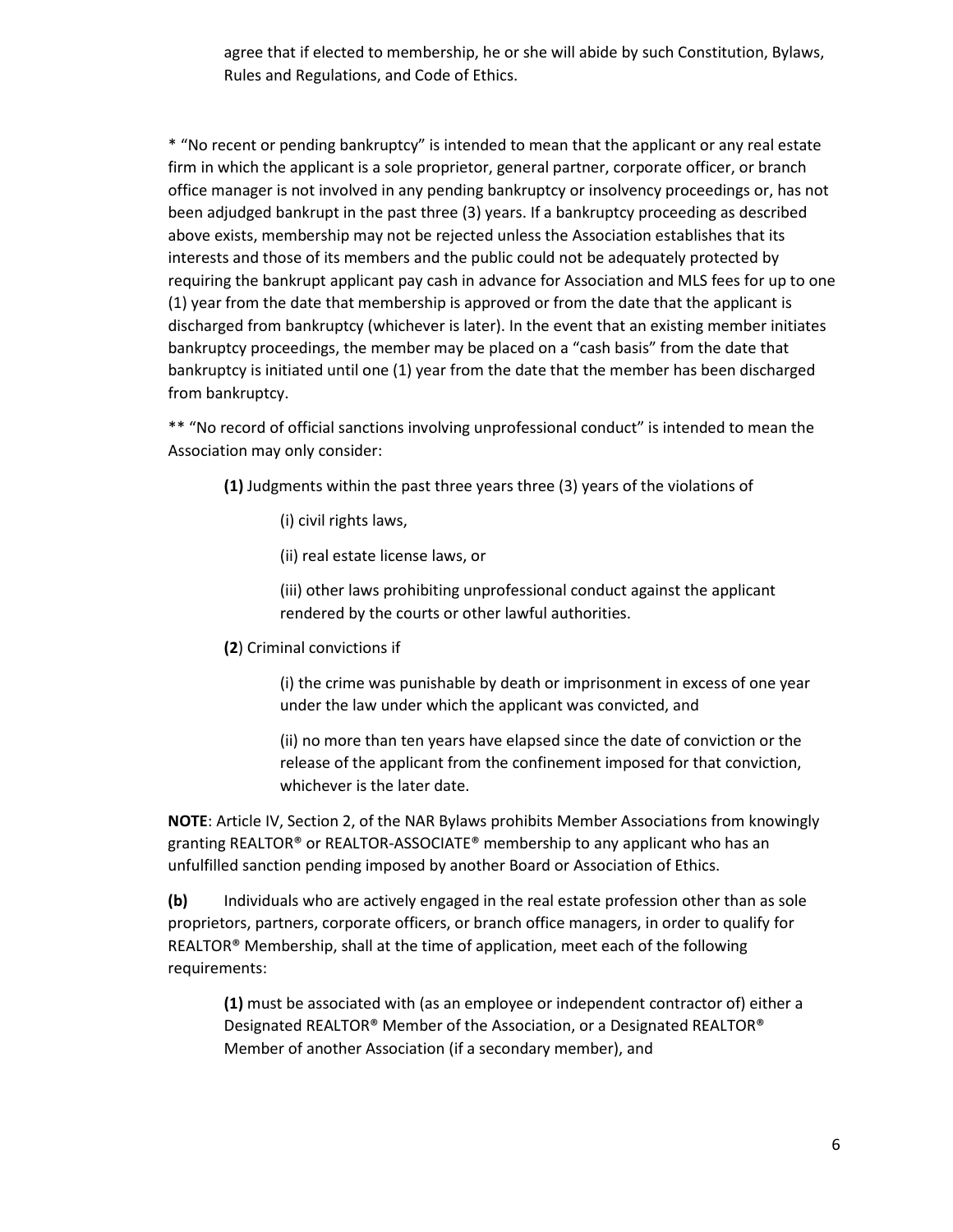**(2)** must maintain a current, valid real estate broker's or salesperson's license under Minnesota Statutes Chapter 82, or be licensed or certified by an appropriate state regulatory agency to engage in the appraisal of real property,

**(3)** must have no record of official sanctions involving unprofessional conduct,

**(4)** must complete an orientation covering the Bylaws and Rules and Regulations of the Association, the Bylaws of the State Association, and the Constitution and Bylaws and Code of Ethics of the National Association of REALTORS® and shall pass such reasonable and nondiscriminatory written examination thereon as may be required by the Association, and

**(5)** must agree in writing that if elected to membership, he or she will abide by the Code of Ethics of the National Association of REALTORS®, and by the Constitution, Bylaws, and Rules and Regulations of the Local Association, State Association, and the National Association.

**(c)** The Association will also consider the following in determining an applicant's qualifications for REALTOR® membership:

- All final findings of Code of Ethics violations and violations of other membership duties in this or any other REALTOR® Association within the past three (3) years.
- Pending ethics complaints (or hearings).
- Unsatisfied discipline pending.
- Pending arbitration requests (or hearings).
- Unpaid arbitration awards or unpaid financial obligations to any other Association or Association MLS.
- Any misuse of the term REALTOR® or REALTORS® in the name of the applicant's firm.

"Provisional" membership may be granted in instances where ethics complaints or arbitration requests (or hearings) are pending in other Associations or where the applicant for membership has unsatisfied discipline pending in another Association, except for violations of the Code of Ethics. See Article V, Section 2(a) Note.

The Association may reconsider the membership status of such individuals when all pending ethics and arbitration matters (and related discipline) have been resolved or if such matters are not resolved within six (6) months from the date that provisional membership is approved. Provisional members shall be considered REALTORS® and shall be subject to all of the same privileges and obligations of REALTOR® membership.

If a member resigns from another Association with an ethics complaint or arbitration request pending, the Association may condition membership on the applicant's certification that he/she will submit to the pending ethics or arbitration proceeding (in accordance with the established procedures of the Association to which the applicant has made applications) and will abide by the decision of the hearing panel.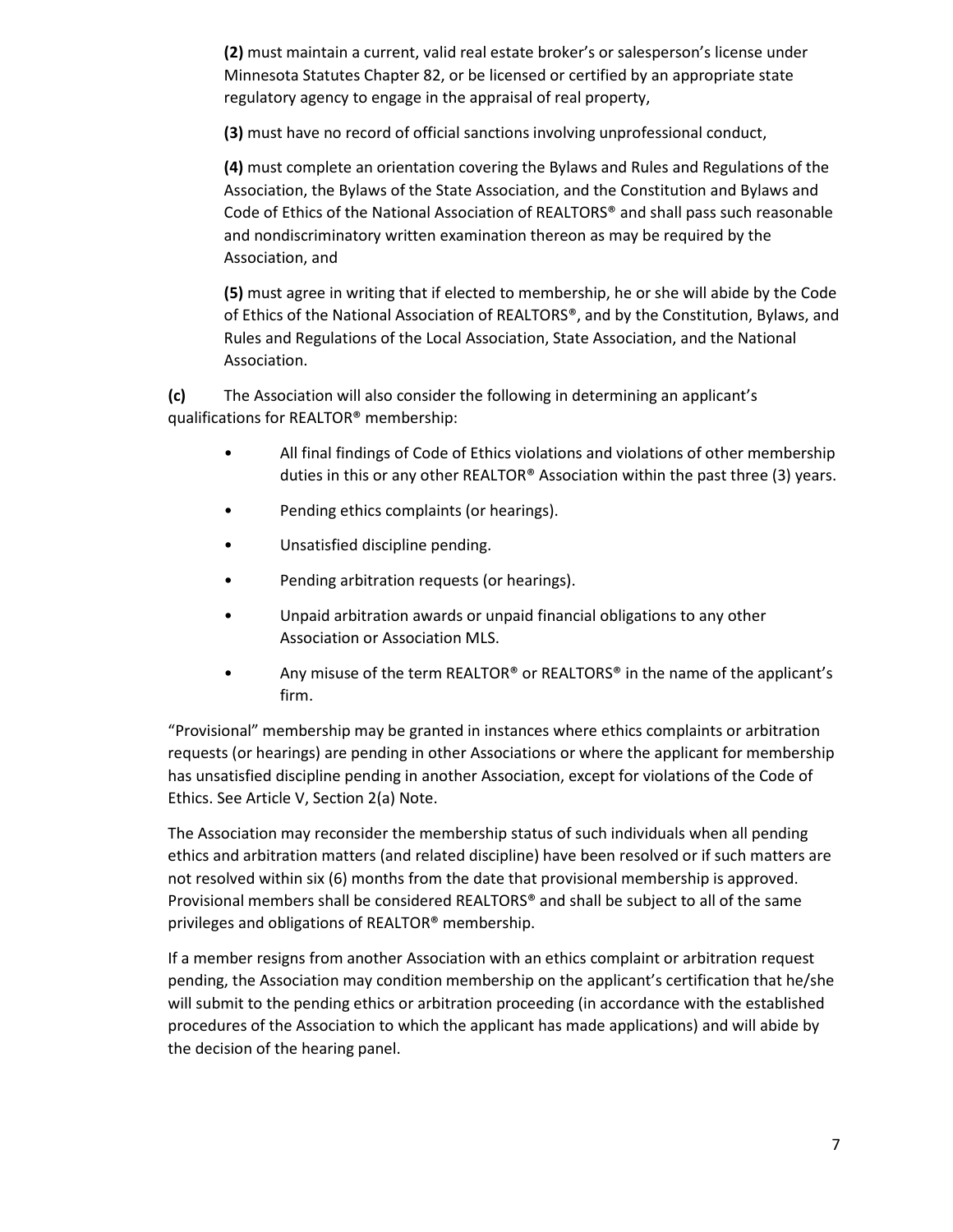The procedure for election to membership shall be as follows.

(a) The chief staff executive (or duly authorized designee) shall determine whether the applicant is applying for the appropriate class of membership*.* Applicants for REALTOR® membership shall be granted provisional membership immediately upon submission of a completed application form and remittance of applicable association dues and any application fee. Provisional Members shall be considered REALTORS® and shall be subject to all of the same privileges and obligations of membership. Provisional membership is granted subject to subsequent review of the application by the Board of Directors.

**(b)** If the Board of Directors determines that the individual does not meet all of the qualifications for membership as established in the association's bylaws, or, if the individual does not satisfy all of the requirements of membership (for example, completion of the mandatory new member orientation program) within 90 days from the association's receipt of their application, membership may, at the discretion of the Board of Directors, be terminated. In such an instance, dues shall be computed from the date of application and shall be nonrefundable unless the Association's Board of Directors terminates the individual's membership in accordance with subsection (a) above. In such instances, dues shall be returned to the individual less a prorated amount to cover the number of days the individual received association services and any application fee.

**(c)** The Board of Directors may not reject an application for provisional membership without providing the Provisional Member with advance notice, an opportunity to appear before the Board of Directors, to call witnesses on his/her behalf, to be represented by counsel, and to make such statements as he/she deems relevant. The Board of Directors may have counsel present. The Board of Directors shall require written minutes be made of any hearing before it or may electronically or mechanically record the proceeding.

**(d)** If the Board of Directors determines that the application should be rejected, it shall record its reasons with the Staff Executive. If the Board of Directors believes that termination of provisional membership may become the basis of litigation and a claim of damage by a Provisional Member, it may specify that termination shall become effective upon entry in a suit by the Association for a declaratory judgment by a court of competent jurisdiction of a final judgment declaring that the termination violates no rights of the individual.

**Section 4**. New Member Code of Ethics Orientation. Applicants for REALTOR® membership and provisional REALTOR® Members (where applicable) shall complete an orientation program on the Code of Ethics of not less than two hours and thirty minutes of instructional time. This requirement does not apply to applicants for REALTOR® membership or Provisional Members who have completed comparable orientation in another association, provided that REALTOR® membership has been continuous, or that any break in membership is for one year or less.

Failure to satisfy this requirement within 90 days of the date of application (or alternatively, the date that provisional membership was granted), will result in denial of the membership application or termination of provisional membership. [Amended August 2018]

**NOTE**: Orientation programs must meet the learning objectives and minimum criteria established from time to time by the National Association of REALTORS®.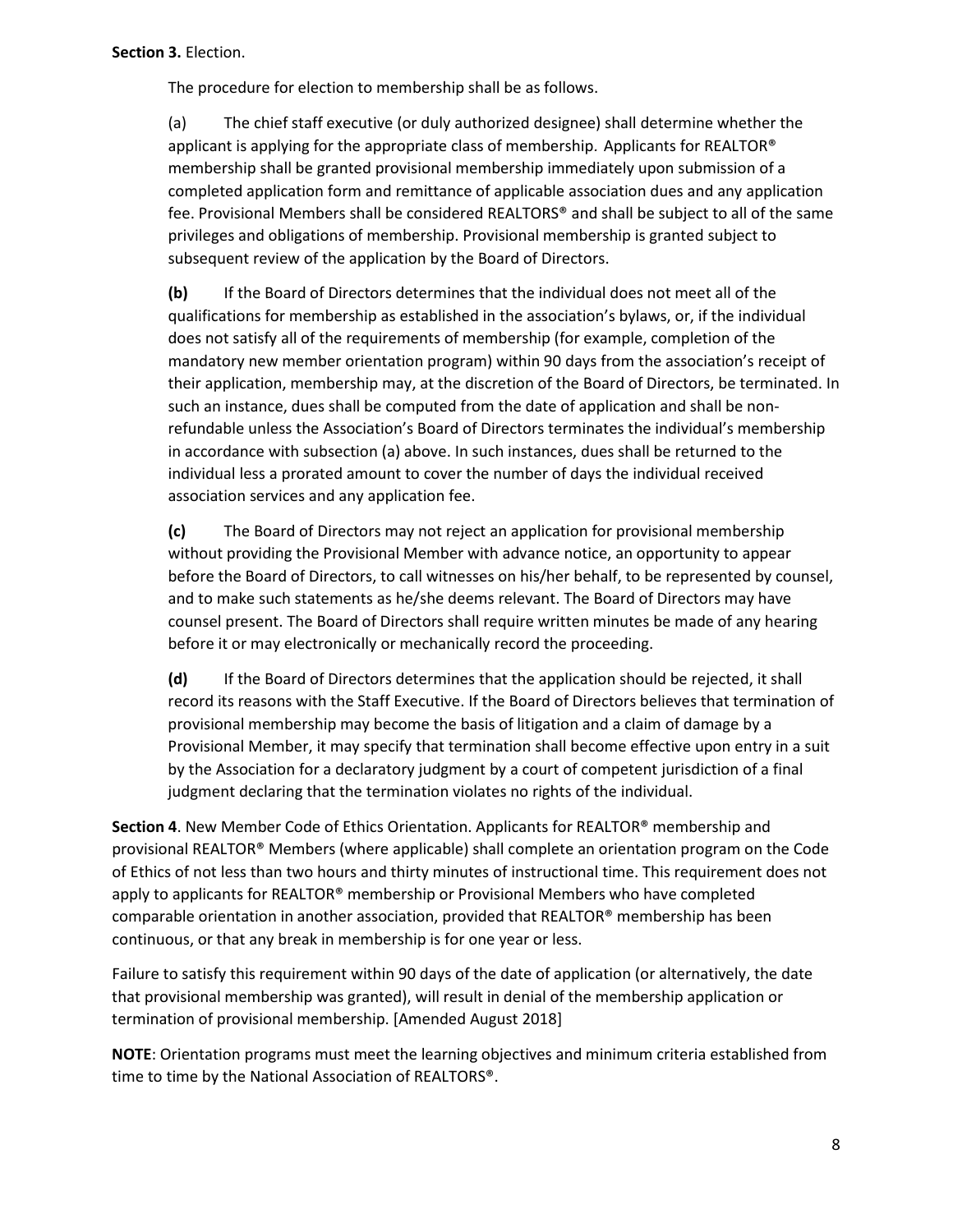**Section 5**. Continuing Member Code of Ethics Training. Effective January 1, 2019, through December 31, 2021, and for successive three-year periods thereafter, each REALTOR® member of the Association (with the exception of REALTOR® Members granted REALTOR® Emeritus status by the National Association) shall be required to complete ethics training of not less than two (2) hours and thirty (30) minutes of instructional time. This requirement will be satisfied upon presentation of documentation that the member has completed a course of instruction conducted by this or another REALTOR® association, the State Association of REALTORS®, or the National Association of REALTORS® which meets the learning objectives and minimum criteria established by the National Association of REALTORS® from time to time. REALTOR<sup>®</sup> Members who have completed training as a requirement of membership in another association and REALTOR® members who have completed the New Member Code of Ethics Orientation during any three-year cycle shall not be required to complete additional ethics training until a new three-year cycle commences.

Failure to satisfy the required periodic ethic training shall be considered a violation of a membership duty. Failure to meet the requirement in any three (3) year cycle will result in suspension of membership for the first two months (January and February) of the year following the end of any three (3) year cycle or until the requirement is met, whichever occurs sooner. On March 1 of that year, the membership of a member who is still suspended as of that date will be automatically terminated.

#### **Section 6**. Status Change.

**(a)** A REALTOR® who changes the conditions under which he/she holds membership shall be required to provide written notification to the Association within thirty (30) days. A REALTOR® (non-principal) who becomes a principal in the firm with which he/she has been licensed, or alternatively, becomes a principal in a new firm which will be comprised of REALTOR® principals, may be required to satisfy any previously unsatisfied membership requirements applicable to REALTOR® (principal) Members but shall, during the period of transition from one status of membership to another, be subject to all the privileges and obligations of a REALTOR® (principal). If the REALTOR® (non-principal) does not satisfy the requirements established in these Bylaws for the category of membership to which he/she has transferred within thirty (30) days of the date he/she advised the Association of his/her change in status, his/her membership application will terminate automatically unless otherwise so directed by the Board of Directors.

A REALTOR® who is transferring his/her license from one firm comprised of REALTOR® principals to another firm comprised of REALTOR<sup>®</sup> principals shall be subject to all of the privileges and obligations of membership during the period of transition. If the transfer is not completed within 30 days of the date the association is advised of the disaffiliation with the current firm, membership will terminate automatically unless otherwise so directed by the Board of Directors.

(The Board of Directors, at its discretion, may waive any qualification which the applicant has already fulfilled in accordance with the Association's Bylaws.)

**(b)** Any application fee related to a change in membership status shall be reduced by an amount equal to any application fee previously paid by the applicant.

**(c)** Dues shall be prorated from the first day of the month in which the member is notified of election by the Board of Directors and shall be based on the new membership status for the remainder of the year.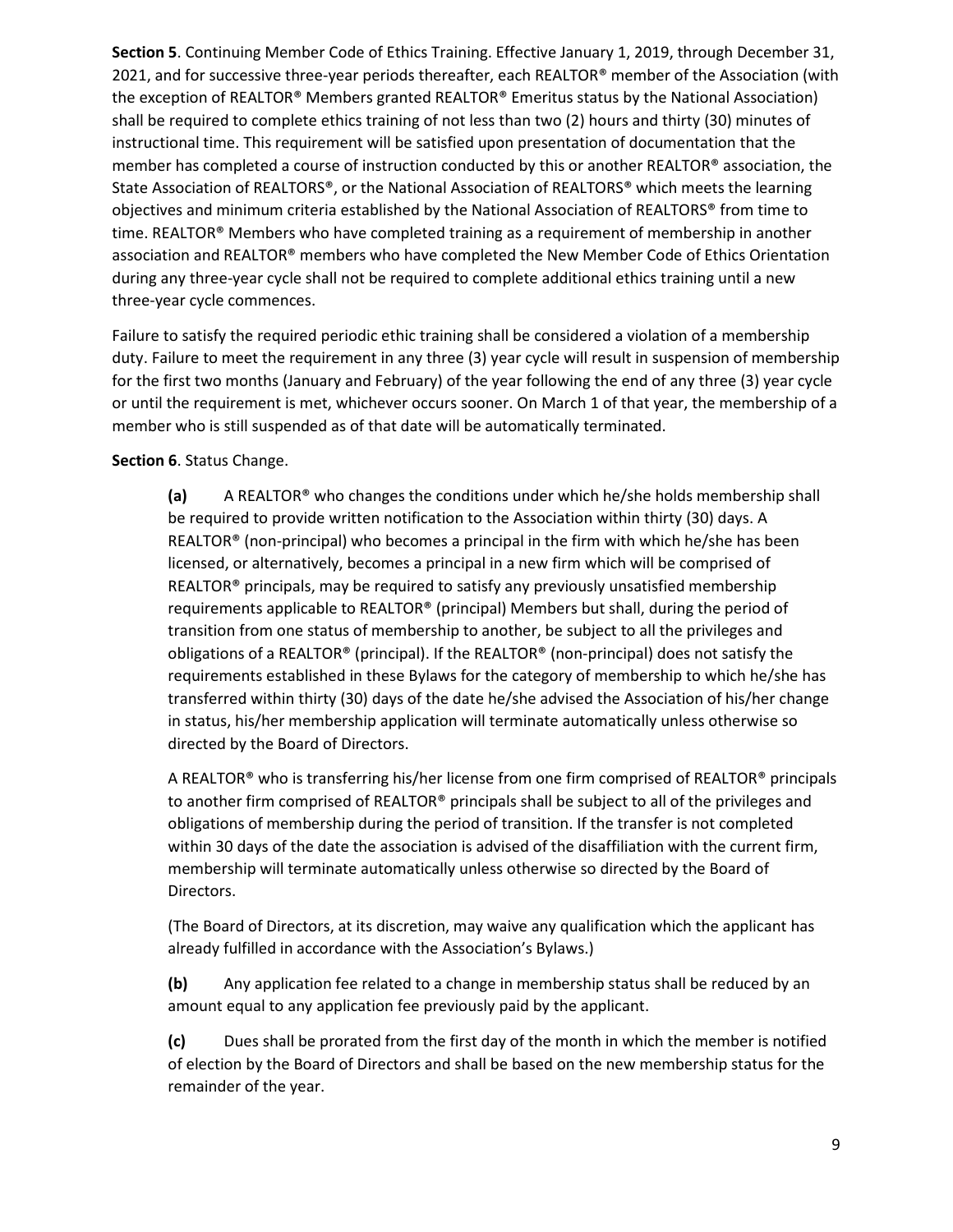# ARTICLE VI - PRIVILEGES AND OBLIGATIONS

**Section 1**. The privileges and obligations of members, in addition to those otherwise provided in these Bylaws, shall be as specified in this Article.

**Section 2**. Any Member of the Association may be reprimanded, fined, placed on probation, suspended, or expelled by either the Board of Directors of the Association or a tribunal of the Minnesota Association of REALTORS® for a violation of these Bylaws and Association Rules and Regulations consistent with these Bylaws, after a hearing as provided for in the Code of Ethics and Arbitration Manual of the National Association. Although Members other than REALTORS® are not subject to the Code of Ethics or its enforcement by the Association, such Members are encouraged to abide by the principles established in the Code of Ethics of the National Association of REALTORS® and conduct their business and professional practices accordingly. Further, Members other than REALTORS® may, upon recommendation of the Executive Committee and the Board of Directors of the Association, or upon recommendation by a hearing panel of the Minnesota Association of REALTORS® Professional Standards Committee, be subject to discipline as described above, for any conduct, which in the opinion of the Board of Directors, applied on a nondiscriminatory basis, reflects adversely on the terms REALTOR® or REALTORS® and the real estate industry, or for conduct that is inconsistent with or adverse to the objectives and purposes of the Local Association, the State Association, and the National Association of REALTORS®.

**Section 3**. Any REALTOR® Member of the Association may be disciplined by a tribunal of the Minnesota Association of REALTORS® for violations of the Code of Ethics. Any REALTOR® Member of the Association may be disciplined by the Board of Directors for violations of other duties of membership, after a hearing described in the Code of Ethics and Arbitration Manual of the National Association of REALTORS®, provided that the discipline imposed is consistent with the discipline authorized by the Professional Standards Committee of the National Association of REALTORS® as set forth in the Code of Ethics and Arbitration Manual of the National Association.

**Section 4**. Resignations of Members shall become effective when received in writing at the Association office, provided that if any Member submitting a resignation is indebted to the Association for dues, fees, fines, or other assessments of the Association or any of its services, departments, divisions, or subsidiaries, the Association may condition the right of the resigning Member to reapply for membership upon payment in full of all such monies owed.

**Section 5**. If a Member resigns from the Association or otherwise causes membership to terminate, with an ethics complaint pending, the complaint shall be processed until the decision of the association with respect to disposition of the complaint is final by this association (if respondent does not hold membership in any other association) or by any other association in which the respondent continues to hold membership. If an ethics respondent resigns or otherwise causes membership in all Boards to terminate before an ethics complaint is filed alleging unethical conduct occurred while the respondent was a REALTOR®, the complaint, once filed, shall be processed until the decision of the association with respect to disposition of the complaint is final. In any instance where an ethics hearing is held subsequent to an ethic respondent's resignation or membership termination, any discipline ratified by the Board of Directors shall be held in abeyance until such time as the respondent rejoins an association of REALTORS®.

(a) If a member resigns or otherwise causes membership to terminate, the duty to submit to arbitration (or to mediation if required by the association) continues in effect even after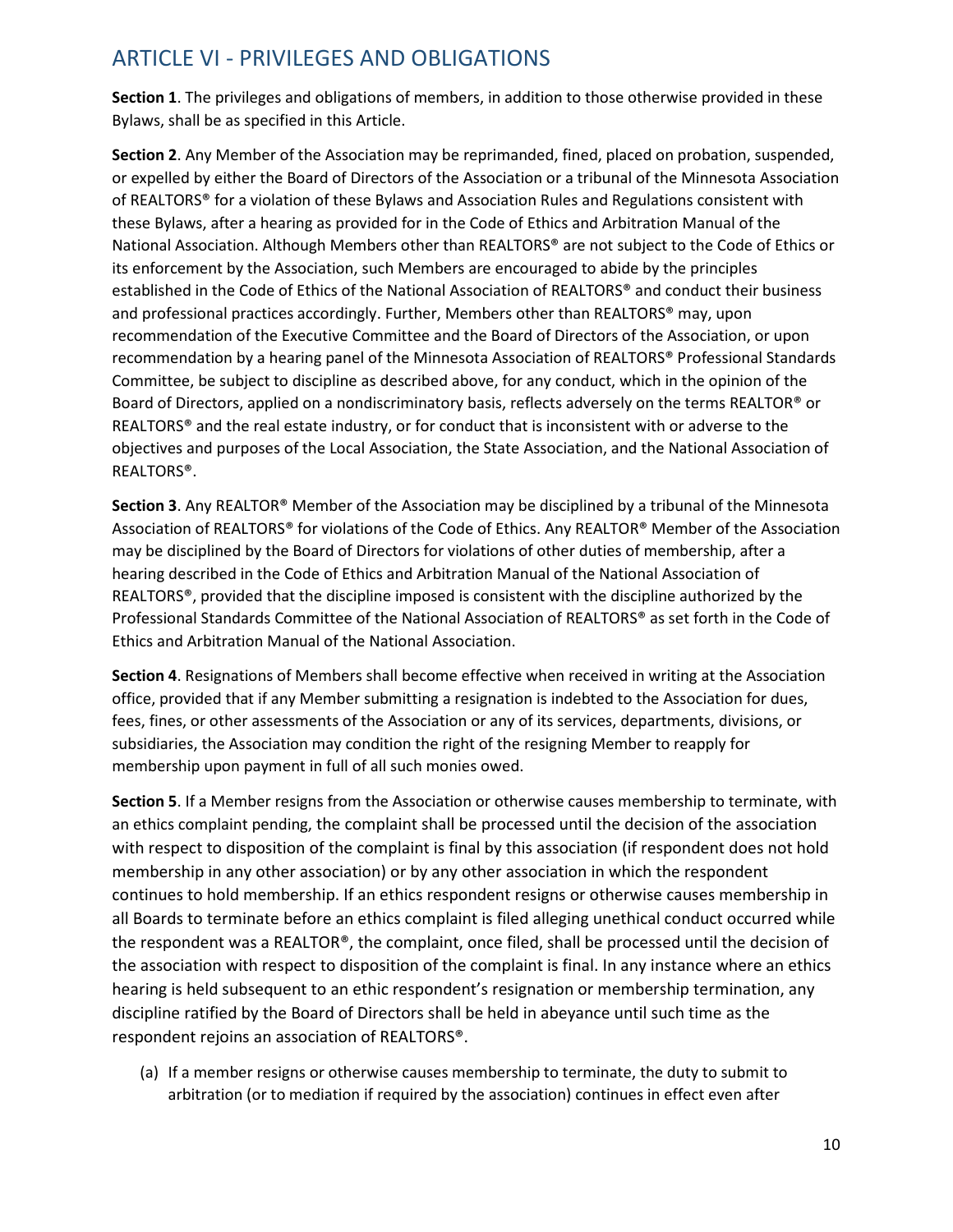membership lapses or is terminated, provided that the dispute arose while the former member was a REALTOR®.

**Section 6**. REALTOR® Members, whether primary or secondary, in good standing are entitled to vote and to hold elective office in the Association; and may use the terms REALTOR®. For purposes of this section, the term "good standing" means the member satisfies the "Obligations of REALTOR® Members, is current with a all financial and disciplinary obligations to the association and MLS, has completed any new member requirements, and complies with NAR's trademark rules.

**(a)** If a REALTOR® Member is a sole proprietor in a firm, a partner in a partnership or an officer in a corporation and is suspended or expelled, the firm, partnership, or corporation shall not use the terms REALTOR® or REALTORS® in connection with his or her business during the period of suspension, or until readmission to REALTOR® membership, or unless connection with the firm, partnership, or corporation is severed, whichever may apply. The membership of all other principals, partners, or corporate officers shall suspend or terminate during the period of suspension of the disciplined Member, or until readmission of the disciplined Member, or unless connection of the disciplined Member with the firm, partnership, or corporation is severed, whichever may apply. Further, the membership of REALTORS® other than principals who are employed by or affiliated as independent contractors with the disciplined Member shall suspend or terminate during the period of suspension of the disciplined Member or until readmission of the disciplined Member or until connection of the disciplined Member with the firm, partnership, or corporation is severed, or unless the REALTOR® Member (non-principal) elects to sever his/her connection with the REALTOR® and affiliate with another REALTOR® Member in good standing in the Association, whichever may apply. If a REALTOR® Member who is other than a principal in a firm, partnership, or corporation is suspended or expelled, the use of the terms REALTOR® or REALTORS® by the firm, partnership, or corporation shall not be affected.

**(b)** In any action taken against a REALTOR® Member for suspension or expulsion under Section 6(a) hereof, notice of such action shall be given to all REALTORS® employed by or affiliated as independent contractors with such REALTOR® Member and they shall be advised that the provisions in Article VI, Section 6(a) shall apply.

**Section 7**. Institute Affiliate Members. Institute Affiliate Members shall have rights and privileges and be subject to obligations prescribed by the Board of Directors consistent with the Constitution and Bylaws of the National Association of REALTORS®.

**NOTE**: Local associations establish the rights and privileges to be conferred on Institute Affiliate Members except that no Institute Affiliate Member may be granted the right to use the term REALTOR®, REALTOR®-ASSOCIATE, or the REALTOR® logo; to serve as President of the local association; or to be a Participant in the local association's Multiple Listing Service.

**Section 8**. Affiliate Members. Affiliate Members shall have rights and privileges and be subject to obligations prescribed by the Board of Directors.

**Section 9**. Senior Members. Senior Members shall have rights and privileges and be subject to obligations prescribed by the Board of Directors, except they shall not have the right to vote or hold elective office. Senior Members may use the term REALTOR® REALTOR®-ASSOCIATE, or the REALTOR® logo, if state and national dues are paid.

**Section 10**. Unlicensed Assistant Members. Unlicensed Assistant Members shall have rights and privileges and be subject to obligations prescribed by the Board of Directors, except that no Unlicensed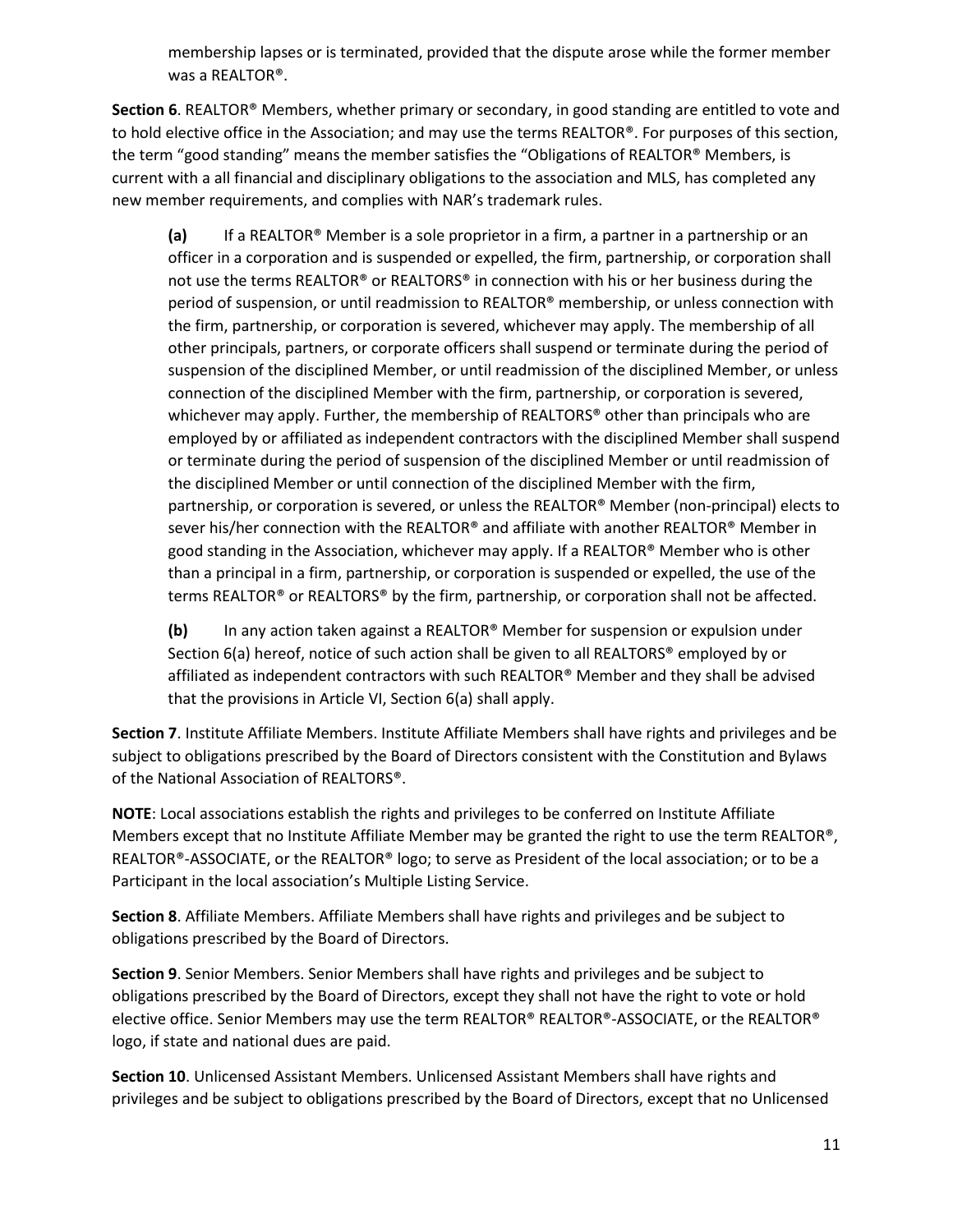Assistant Member may be granted the right to use the term REALTOR®, REALTOR®-ASSOCIATE, or the REALTOR® logo, nor the right to vote and hold elective office.

**Section 11**. Honorary Members. Honorary membership shall confer only the right to attend meetings and participate in discussions.

**Section 12**. Public Service Members. Public Service members shall have rights and privileges and be subject to obligations prescribed by the Board of Directors, except that no Public Service Member may be granted the right to use the term REALTOR®, REALTOR®-ASSOCIATE, or the REALTOR® logo, nor the right to vote and hold elective office.

**Section 13**. Student Members. Student members shall have rights and privileges and be subject to obligations prescribed by the Board of Directors, except that no Student Member may be granted the right to use the term REALTOR®, REALTOR®-ASSOCIATE, or the REALTOR® logo, nor the right to vote and hold elective office.

**Section 14**. Member Certification by Designated REALTOR®. Such certifications shall be used for the purpose of calculating dues under Article X, Section 2(a).

"Designated" REALTOR® Members of the Association shall certify to the Association during the month of August on a form provided by the Association, a complete listing of all individuals licensed or certified in the REALTOR®'s office(s) and shall designate a primary Association for each individual who holds membership. Designated REALTORS® shall also identify any non-member licensees in the REALTOR®'s office(s) and if Designated REALTOR® Dues have been paid to another Association based on said nonmember licensees, the Designated REALTOR® shall identify the Association to which dues have been remitted. These declarations shall be used for purposes of calculating dues under Article X, Section 2(a) of the Bylaws. "Designated" REALTOR® Members shall also notify the Association of any additional individual(s) licensed with the firm(s) within 30 days of the date of affiliation or severance of the individual.

**Section 15**. Harassment. Any Member of the Association may be reprimanded, placed on probation, suspended, or expelled for harassment of an Association or MLS employee, or Association Officer or Director after an investigation in accordance with the procedures of the Association. As used in this section, harassment means verbal or physical conduct including: threatening or obscene language, slander, libel, unwelcome sexual advances, stalking, actions including strikes, shoves, kicks, or other similar physical contact, or threats to do the same, or any other conduct with the purpose or effect of unreasonably interfering with an individual's work performance by creating a hostile, intimidating or offensive work environment. The decision of the appropriate disciplinary action to be taken shall be made by the investigatory team comprised of the President, President-Elect and one member of the Board of Directors selected by the highest-ranking officer not named in the complaint, upon consultation with legal counsel for the Association. If the complaint names the President or President-Elect, they may not participate in the proceedings and shall be replaced by the Immediate Past President or, alternatively, by another member of the Board of Directors selected by the highest-ranking officer not named in the complaint.

#### **Obligation of REALTOR® Members.**

**Section 16**. It shall be the duty and responsibility of every REALTOR® member of this association to safeguard and promote the standards, interests, and welfare of the association and the real estate profession, and to protect against conduct that may cause a lack of public confidence in the real estate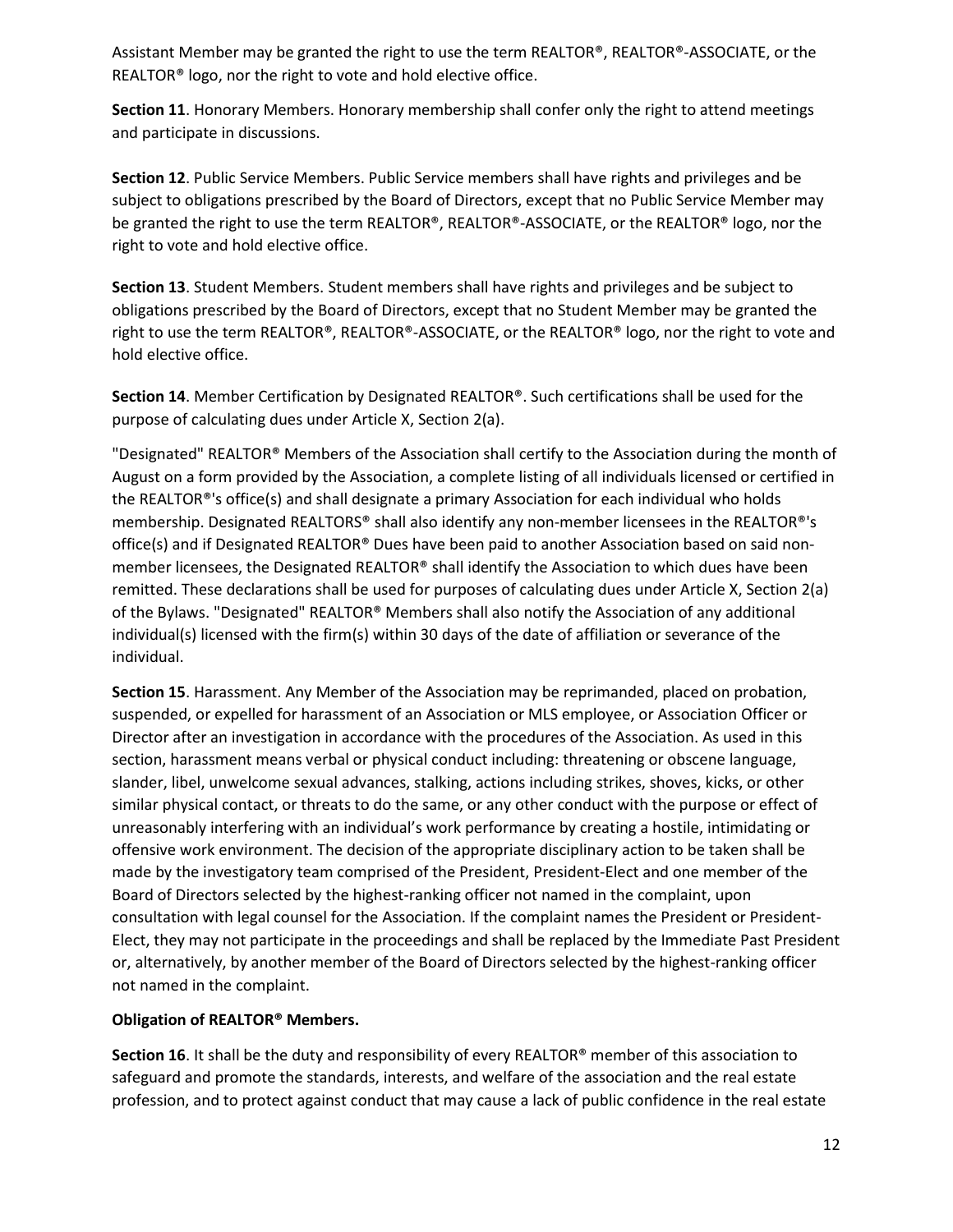profession or in REALTORS®. REALTOR® members also must abide by the governing documents and policies of the association, the State Association, and the National Association of REALTORS®, as well as the Code of Ethics of the National Association of REALTORS®, including the duty to arbitrate controversies arising out of real estate transactions as specified by Article 17 of the Code of Ethics, and in accordance with the procedures set forth in the Code of Ethics and Arbitration Manual.

Every REALTOR® member shall maintain a high level of integrity and adhere to the association's membership criteria. Any violent act or threat of violence to a person or property, hateful conduct, or acts of moral turpitude impacting the public shall note be tolerated and may be cause for disciplinary action, up to and including termination of membership.

# ARTICLE VII - PROFESSIONAL STANDARDS AND ARBITRATION

**Section 1**. The responsibility of the Association and of Association Members relating to the enforcement of the Code of Ethics, the disciplining of Members, and the arbitration of disputes, and the organization and procedures incident thereto shall be carried out by the Minnesota Association of REALTORS® and shall be governed by the Code of Ethics and Arbitration Manual of the National Association, as amended from time to time, which is by this reference incorporated into these Bylaws, provided, however, that any provision deemed inconsistent with state law shall be deleted or amended to comply with state law. [Amended August 2018]

**Section 2**. It shall be the duty and responsibility of every REALTOR® Member of this Association to abide by the Bylaws and the Rules and Regulations of the Association, the Constitution and Bylaws of the State Association, the Constitution and Bylaws of the National Association of REALTORS®, and to abide by the Code of Ethics of the National Association of REALTORS® including the duty to arbitrate controversies arising out of real estate transactions as specified by Article 17 of the Code of Ethics, and as further defined and in accordance with the procedures set forth in the Code of Ethics and Arbitration Manual of the National Association as from time to time amended.

**Section 3**. The responsibility of the Association and of Association Members relating to the enforcement of the Code of Ethics, the disciplining of Members, the arbitration of disputes, and the organization and procedures incident thereto, shall be consistent with the cooperative professional standards enforcement agreement entered into by the Association, which by this reference is made a part of these Bylaws.

# ARTICLE VIII - USE OF THE TERMS REALTOR® AND REALTORS®

**Section 1**. Inclusion and retention of the Registered Collective Membership Mark REALTORS® in the name of the association shall be governed by the Constitution and Bylaws of the National Association of REALTORS® as from time to time amended. [Amended August 2018]

Use of the terms REALTOR® and REALTORS® by Members shall, at all times, be subject to the provisions of the Constitution and Bylaws of the National Association of REALTORS® and to the Rules and Regulations prescribed by its Board of Directors. The Association shall have the authority to control, jointly and in full cooperation with the National Association of REALTORS®, use of the terms within its jurisdiction. Any misuse of the terms by members is a violation of a membership duty and may subject members to disciplinary action by the Board of Directors after a hearing as provided in the Association's Code of Ethics and Arbitration Manual.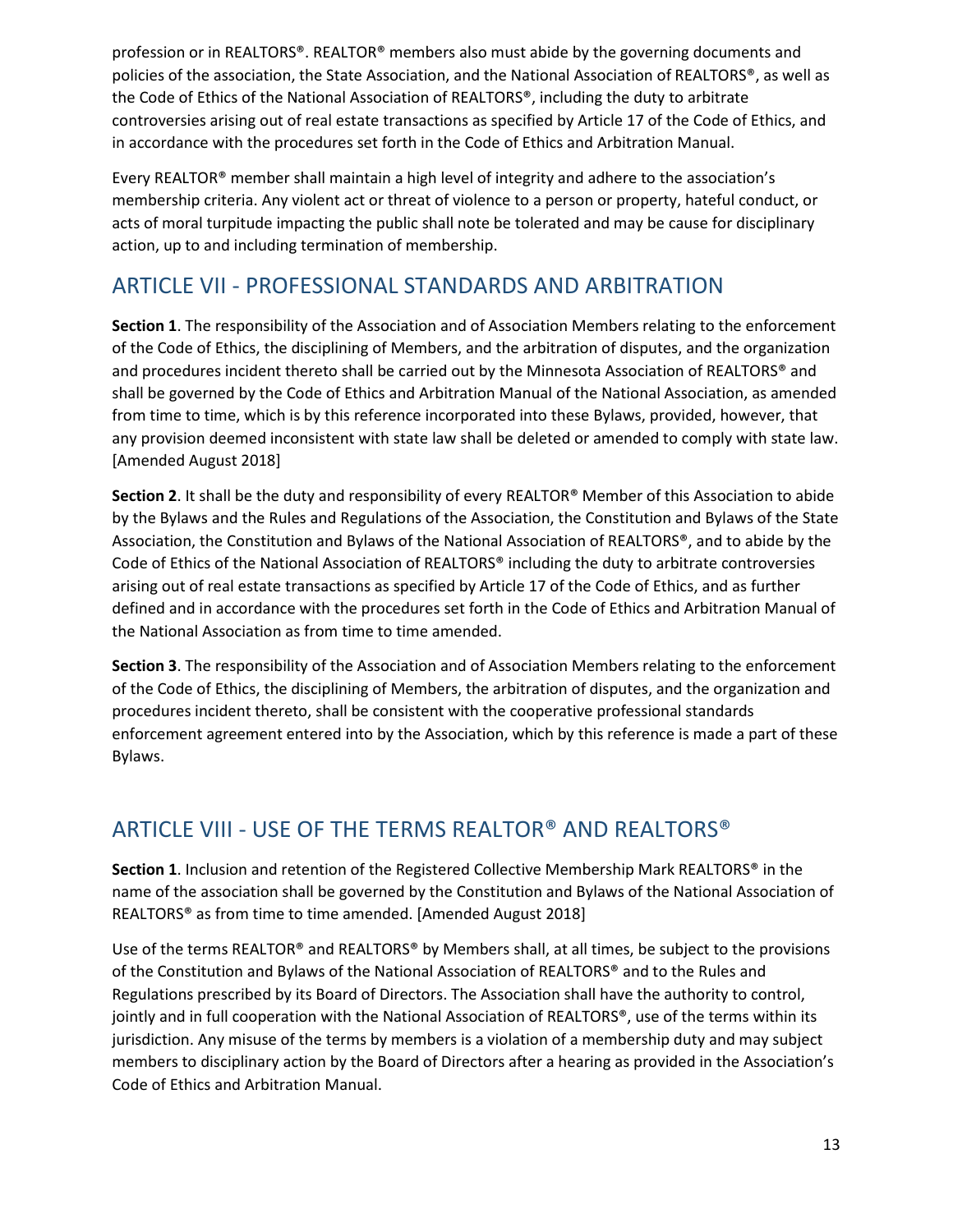**Section 2**. REALTOR® Members of the Association shall have the privilege of using the terms REALTOR® and REALTORS® in connection with their places of business within the state or a state contiguous thereto so long as they remain REALTOR® Members in good standing. No other class of Members shall have this privilege.

**Section 3**. A REALTOR® principal member may use the terms REALTOR® and REALTORS®, only if all the principals of such firm, partnership, or corporation who are actively engaged in the real state profession within the state or a state contiguous thereto are REALTOR® members or Institute Affiliate members. [Amended August 2018]

**(a)** In the case of a REALTOR® principal member whose business activity is substantially all commercial, the right to use the term REALTOR® or REALTORS® shall be limited to office locations in which a principal holds REALTOR® membership If a firm, partnership or corporation operates additional places of business in which no principal, holds REALTOR® membership, the term REALTOR® or REALTORS® may not be used in any reference to those additional places of business. [Amended August 2018]

**Section 4**. Institute Affiliates, Affiliate, Unlicensed Assistants, Honorary, Public Service and Student Members shall not use the terms REALTOR® or REALTORS®, nor the imprint of the emblem seal of the National Association of REALTORS®.

# ARTICLE IX - STATE AND NATIONAL MEMBERSHIPS

**Section 1**. The Association shall be a Member of the National Association of REALTORS® and the Minnesota Association of REALTORS®. By reason of the Association's membership, each REALTOR® Member of the Association shall be entitled to membership in the National Association of REALTORS® and the Minnesota Association of REALTORS® without further payment of dues. The Association shall continue as a Member of the State and National Associations, unless by a majority vote of all of its REALTOR® Members, decision is made to withdraw, in which case the State and National Associations shall be notified at least one month in advance of the date designated for the termination of such membership.

**Section 2**. The association recognizes the exclusive property rights of the National Association of REALTORS® in the terms REALTOR® and REALTORS®. The association shall discontinue use of the terms in any form in its name upon ceasing to be a member of the National Association or upon a determination by the Board of Directors of the National Association that it has violated the conditions imposed upon the terms. [Amended August 2018]

**Section 3**. The Association adopts the Code of Ethics of the National Association of REALTORS® and agrees to enforce the Code among its REALTOR® Members. The Association and all of its Members agree to abide by the Constitution, Bylaws, Rules and Regulations, and policies of the National Association of REALTORS® and the Minnesota Association of REALTORS®.

**Section 4**. The Association assigned the collective trademark REALTOR® to the National Association of REALTORS® effective as of May 1, 1916, reserving nonetheless to the Association and its successors a perpetual and absolute right to use said collective trademark. Nothing in the Bylaws of the Association should be construed to waive such rights as the Association and its Members may have to the REALTOR® collective trademark.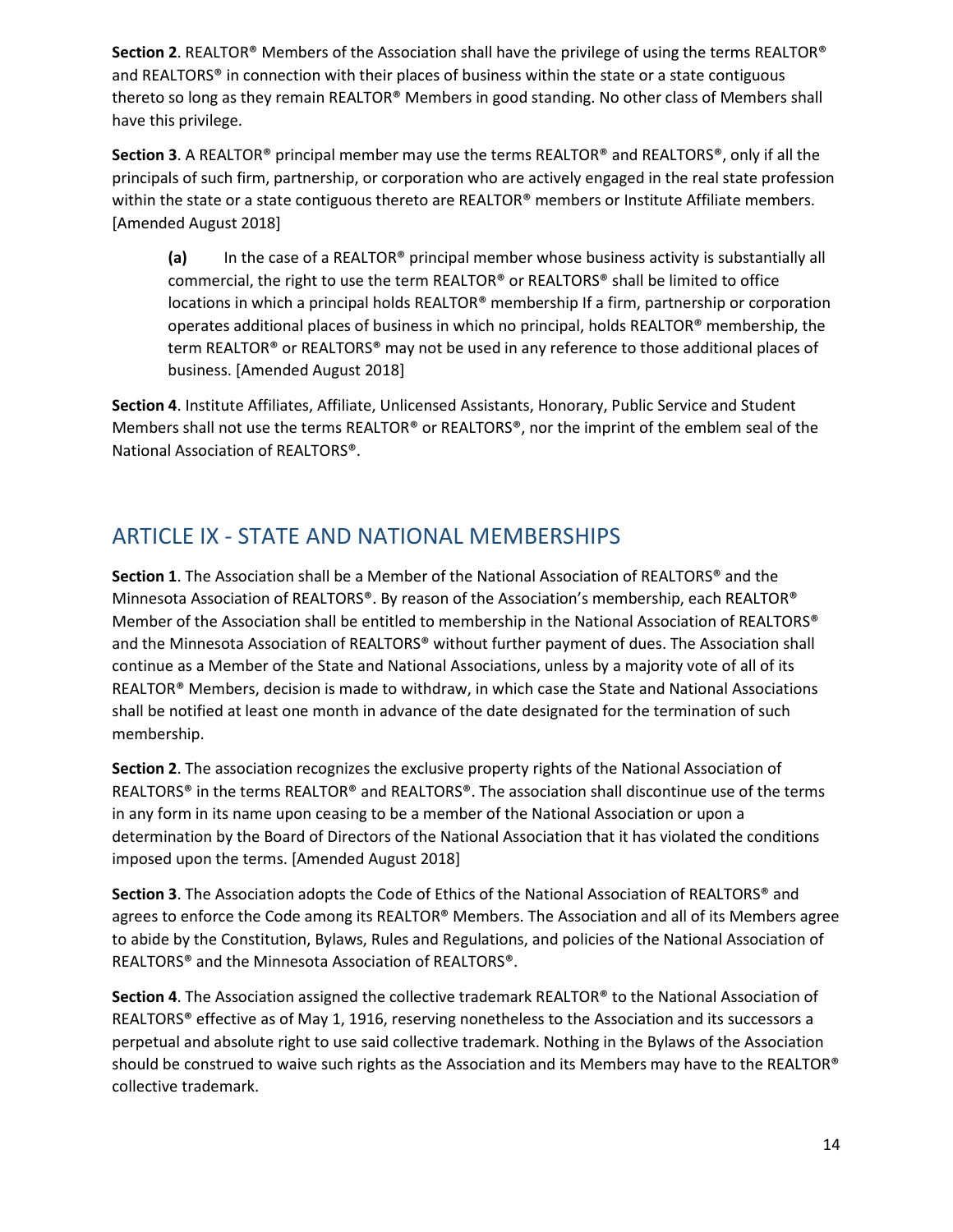# ARTICLE X - DUES AND ASSESSMENTS

**Section 1**. New Member Application Fee. The Board of Directors may adopt an application fee for REALTOR® Membership in a reasonable amount, not exceeding three (3) times the amount of the annual dues for REALTOR® membership, which shall be required to accompany each application for REALTOR® membership and which shall become the property of the Association upon final approval of the application.

**(a)** Applicants will be given 90 days from the date of application or alternatively, the date that provisional membership was granted, to attend the Association sponsored New Member Orientation. If orientation is not completed in this time, provisional membership may be terminated at the discretion of the Board of Directors in accordance with Article V, Section 3(a). Dues shall be returned to the individual less a prorated amount to cover the number of days the individual received association services, and the Designated REALTOR® dues formula is implemented to the Designated REALTOR®, consistent with Article X, Section 4. The application fee will be retained by the Association. The Board of Directors may adopt a new member application fee for other classes of membership, except for Institute Affiliate Membership, not to exceed the amount of the new member application fee for REALTOR® Members.

**Section 2**. Dues. The annual dues of members shall be as follows:

**(a)** Designated REALTOR® Members. The annual dues of each Designated REALTOR® Member shall be the amount established annually by the Board of Directors, plus an additional amount to be established annually by the Board of Directors times the number of real estate salespersons and licensed or certified appraisers who

**(1)** are employed by or affiliated as independent contractors, or who are otherwise directly or indirectly licensed with such, REALTOR® Member, and

**(2)** are not REALTOR® Members of any Association in the state or a state contiguous thereto, or Institute Affiliate Members of the Association.

In calculating the dues payable to the Association by a Designated REALTOR® Member, nonmember licensees as defined in Section 2(a)(1) and (2) of this Article shall not be included in the computation of dues if: the Designated REALTOR® has paid dues based on said non-member licensees in another Association in the state or a state contiguous thereto, provided the Designated REALTOR® notifies the Association in writing of the identity of the Association to which dues have been remitted.

In the case of a Designated REALTOR® Member in a firm, partnership, or corporation whose business activity is substantially all commercial, any assessments for non-member licensees shall be limited to licensees affiliated with the Designated REALTOR® (as defined in (1) and (2) above) in the office where the designated REALTOR® holds membership, and any other offices of the firm located within the jurisdiction of this Association.

A REALTOR® Member of an Association shall be held to be any Member who has a place or places of business within the state or a state contiguous thereto and who, as a principal, is actively engaged in the real estate profession as defined in Article III, Section 1, of the Constitution of the National Association of REALTORS®.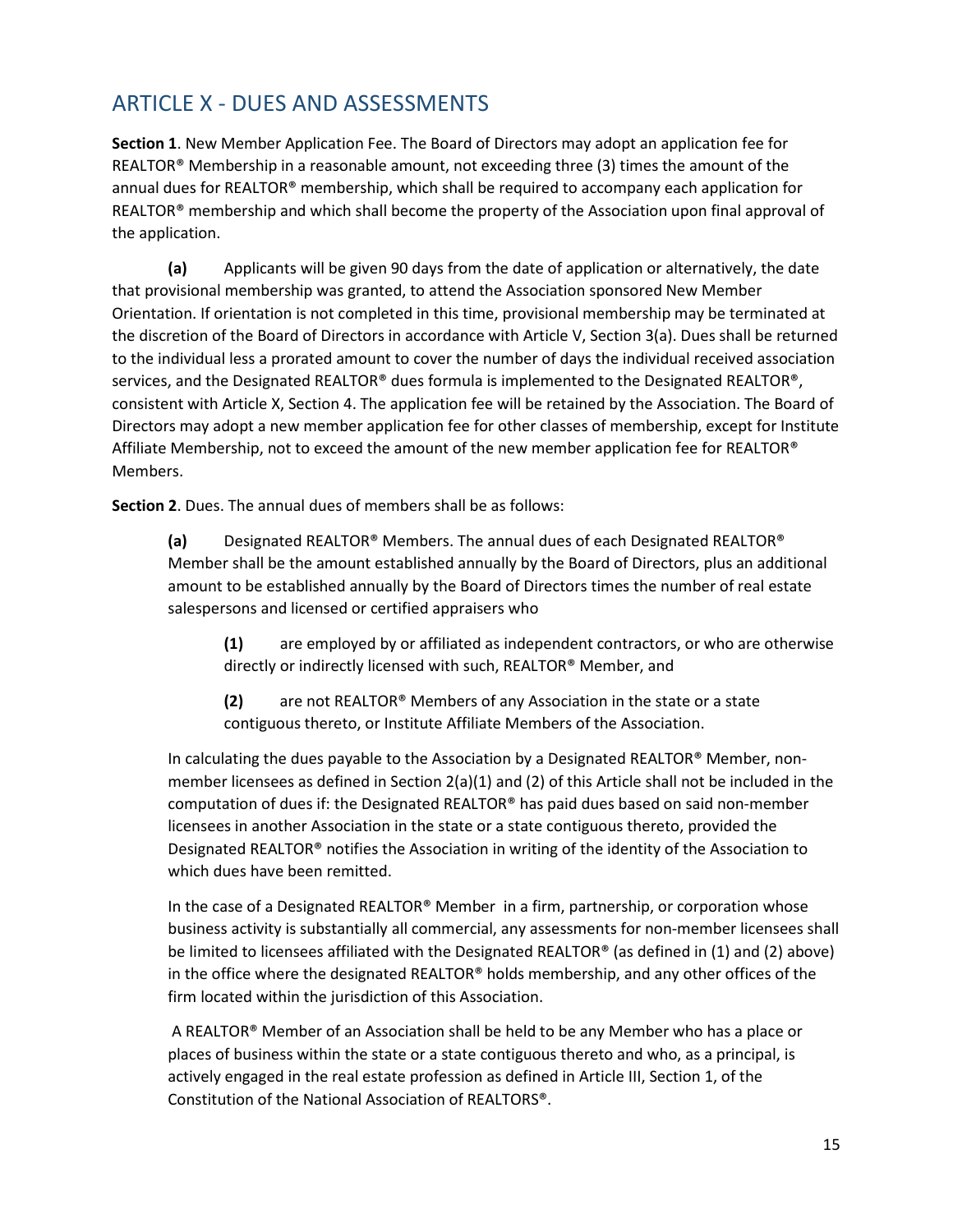An individual shall be deemed to be licensed with a REALTOR® if the license of that individual is held by the REALTOR®, or by any Broker who is licensed with the REALTOR® or by any entity in which the REALTOR® has a direct or indirect ownership interest and which is engaged in other aspects of the real estate business provided that such licensee is not otherwise included in the computation of dues payable by the principal, of the entity.

A REALTOR® with a direct or indirect ownership interest in an entity engaged exclusively in soliciting and/or referring clients and customers to the REALTOR® for consideration on a substantially exclusive basis shall annually file with the Association, on a form approved by the Association, a list of the licensees affiliated with that entity and shall certify that all of the licensees affiliated with the entity are solely engaged in referring clients and customers and are not engaged in listing, selling, leasing, managing, counseling, renting or appraising real property. The individuals disclosed on such form shall not be deemed to be licensed with the REALTOR® filing the form for purposes of this section and shall not be included in calculating the annual dues of the Designated REALTOR®. Designated REALTORS® shall notify the Association within three (3) days of any change in status of licensees in a referral firm. The exemption for any licensee included on the certification form shall automatically be revoked upon the individual being engaged in real estate licensed activities (listing, selling, leasing, renting, managing, counseling, or appraising real property) other than referrals, and dues for the current fiscal year shall become payable.

Membership dues shall be prorated for any licensee included on a certification form submitted to the Association who during the same calendar year applies for REALTOR® membership in the Association. However, membership dues shall not be prorated if the licensee held REALTOR® membership during the preceding calendar year.

**(b)** The annual dues of REALTOR® Member other than the Designated REALTOR® shall be established annually by the Board of Directors.

**(c)** Institute Affiliate members: The annual dues of each Institute Affiliate Member shall be as established in Article II of the Bylaws of the National Association of REALTORS®.

**NOTE**: The Institutes, Societies and Councils of the National Association shall be responsible for collecting and remitting dues to the National Association for Institute Affiliate Members. The National Association shall credit to the account of a local association for each Institute Affiliate Member whose office address is within the assigned territorial jurisdiction of that association, provided, however, if the office location is also within the territorial jurisdiction of a Commercial Overlay Board (COB), the amount will be credited to the COB, unless the Institute Affiliate Member directs that the dues be distributed to the other board. The National Association shall also credit to the account of state associations for each Institute Affiliate Member whose office address is located within the territorial jurisdiction of the state association. Local and state associations may not establish any additional entrance, initiation fees or dues for Institute Affiliate Members, but may provide service packages to which Institute Affiliate Members may voluntarily subscribe.

**(d)** Affiliate Members. The annual dues of each Affiliate Member shall be established by the Board of Directors.

**(e)** Unlicensed Assistants. The annual dues of each Unlicensed Assistant Member shall be established by the Board of Directors.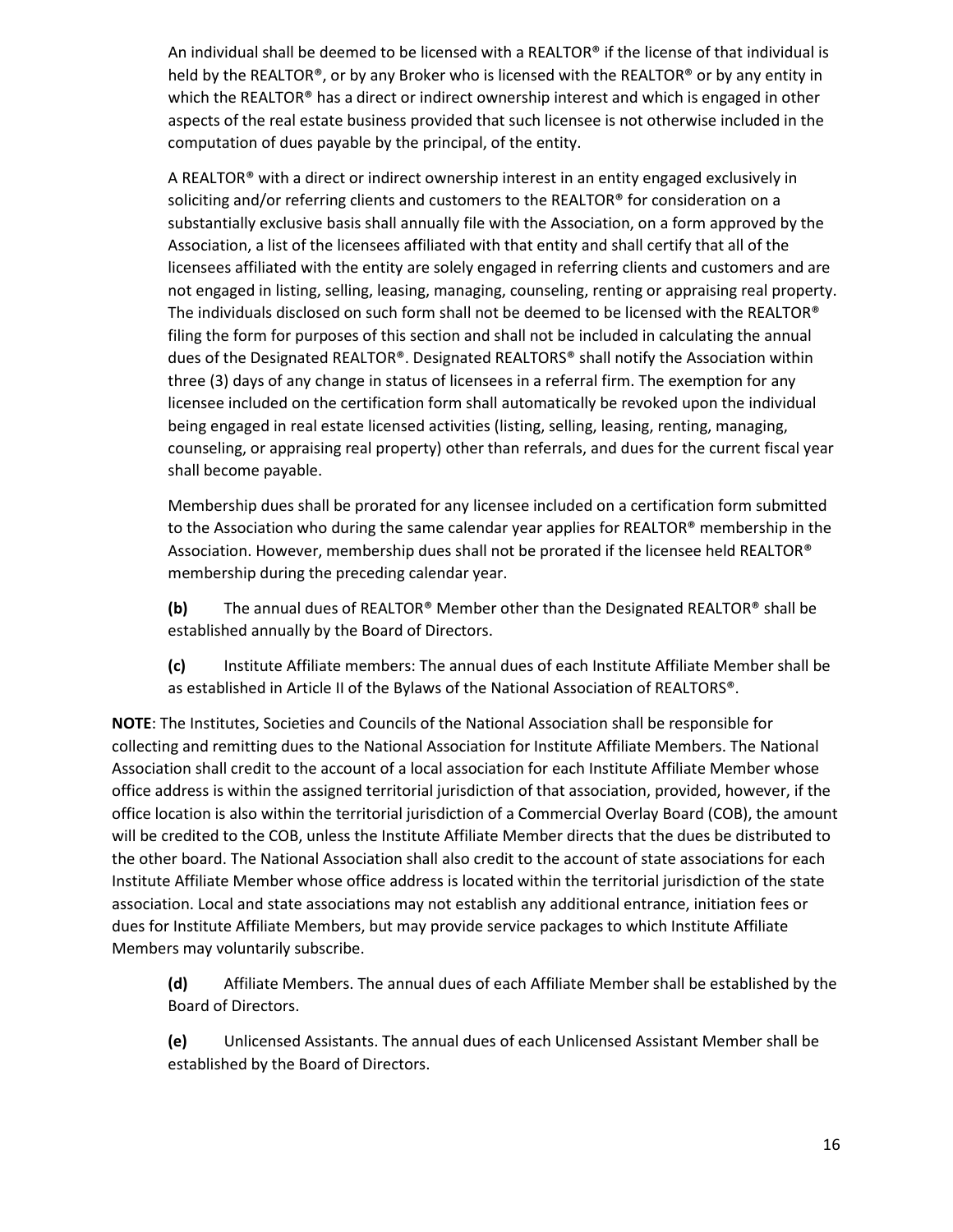**(f)** Senior Members. There are to be no annual dues to the Association for Senior Members. If continued affiliation is desired in the Minnesota Association of REALTORS® and/or National Association of REALTORS®, that portion of dues as established by each, if any, must be paid by the Senior Member.

**(g)** Honorary Members. There are to be no annual dues to the association for Honorary Members. Honorary Members are not eligible for affiliation with the Minnesota Association of REALTORS® or the National Association of REALTORS®.

**(h)** Public Service Members. The annual dues of each Public Service Member shall be established by the Board of Directors.

**(i)** Student Members. The annual dues of each Student Member shall be established by the Board of Directors.

**(j)** REALTOR® Emeritus Dues. The dues of REALTOR® Members who are REALTOR® Emeriti (as recognized by the National Association), Past Presidents of the National Association or recipients of the Distinguished Service Award shall be as determined by the Board of Directors.

**Section 3**. Other Fees. The Board of Directors has the discretion to establish other membership fees and charges, such as for late payment of dues, reinstatement, transfer between offices, etc.

**Section 4**. Dues Payable. Dues for all Members shall be payable annually in advance for the following year by the first day of October with 60 days thereafter to pay. Dues for new Members shall be computed from the date of application and granting of provisional membership. [*Amended August 2018*]

**(a)** In the event a licensee or licensed or certified appraiser who holds REALTOR® membership is terminated for nonpayment of Association dues, and the licensee remains with the Designated REALTOR®'s firm, the dues obligation of the Designated REALTOR® (as set forth in Article X, Section 2a) will be increased to reflect the addition of a non-member licensee. Dues shall be calculated from the first day of the current calendar year and are payable within thirty (30) days of the notice of termination.

**Section 5**. Nonpayment of Financial Obligations. If dues, fees, charges, fines, or other assessments including any amount owed to the Association or its Regional Multiple Listing Service are not paid within thirty (30) days after the due date, the nonpaying Member is subject to suspension at the discretion of the Board of Directors. Two (2) months after the due date, membership of the nonpaying Member may be terminated at the discretion of the Board of Directors. Three months after the due date, membership of the nonpaying Member shall automatically terminate unless within that time the amount due is paid. However, no action shall be taken to suspend or terminate a Member for nonpayment or disputed amounts until the accuracy of the amount owed has been confirmed by the Board of Directors. A former Member who has had his/her membership terminated for nonpayment of dues, fees, fines, or other assessments duly levied in accordance with the provisions of these Bylaws or the provisions of other Rules and Regulations of the Association or any of its services, departments, divisions or subsidiaries may apply for reinstatement in a manner prescribed for new applicants for membership, after making payment in full of all accounts due, as of the date of termination..

**Section 6**. Deposit. All monies received by the Association for any purpose shall be initially deposited to the credit of the Association in a financial institution or institutions selected by resolution of the Board of Directors and may thereafter be used in a manner consistent with the objectives of the Association.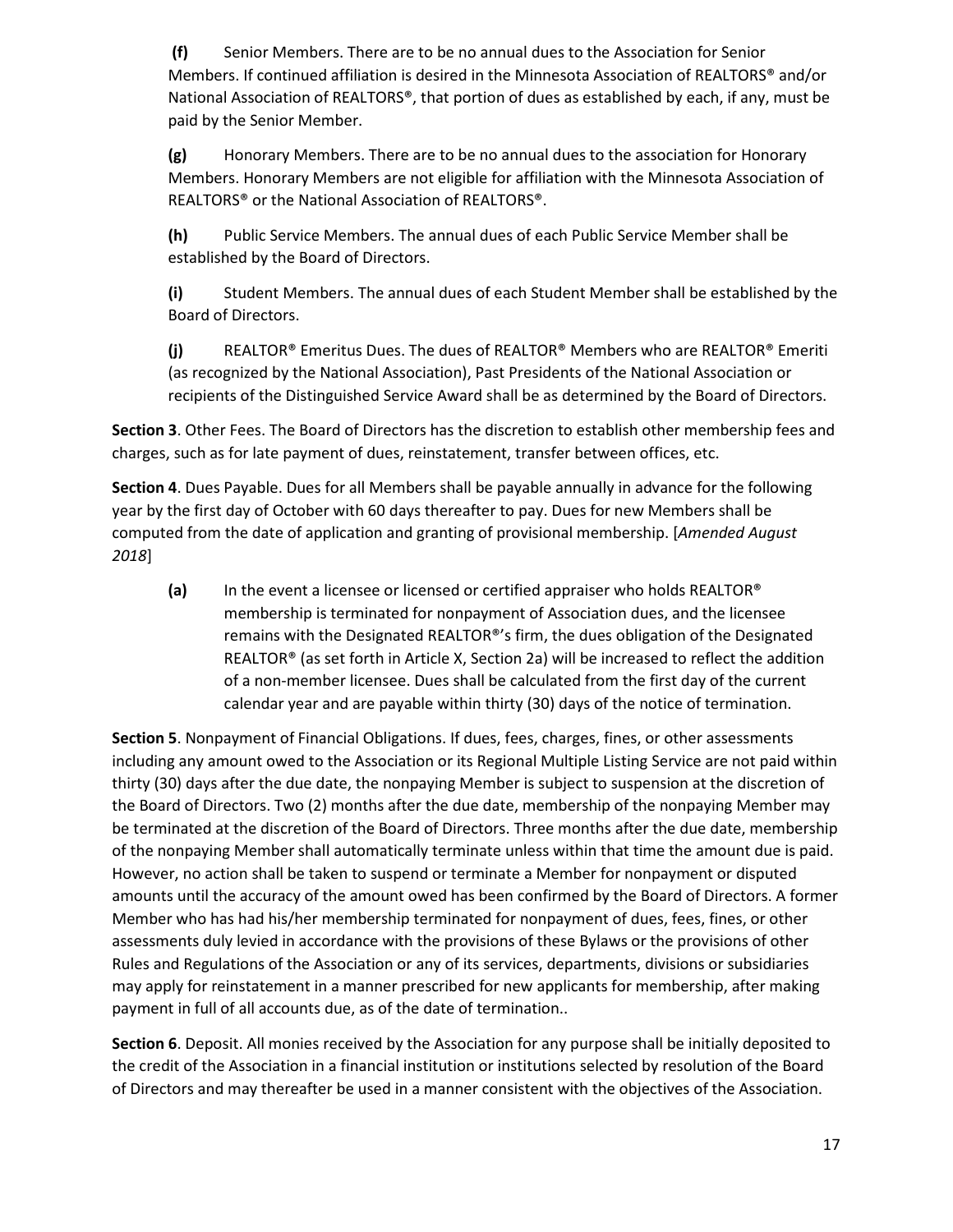**Section 7**. Notice of Dues, Fees, Fines, Assessments, and Other Financial Obligations of Members. All dues, fees, fines, assessments, or other financial obligations to the Association or the Regional Multiple Listing Service shall be noticed to the delinquent Association Member in writing setting forth the amount owed and due date.

# ARTICLE XI - OFFICERS AND DIRECTORS

**Section 1**. Officers. The officers of the Association shall be: a President, a President-Elect, a Secretary, and a Treasurer. The President-Elect would normally be elected President of the Association the following year. However, the Board of Directors is not absolutely bound by this policy. Officers shall be elected for terms of one year.

**Section 2**. Duties of Officers. The duties of the officers shall be such as their titles, by general usage, would indicate and such as may be assigned to them by the Board of Directors. It shall be the particular duty of the Association Executive to keep the records of the Association and to carry on all necessary correspondence with the National Association of REALTORS® and the Minnesota Association of REALTORS®.

**Section 3**. Board of Directors. The governing body of the Association shall be a Board of Directors, consisting of the Officers, the immediate Past President, two (2) REALTOR® Members who are Past Presidents, fourteen (14) REALTOR® Members and one (1) Affiliate member. Nine directors shall be elected to serve for a three (3) year term of office. One-third, or as many required to fill any vacancy, shall be elected each year in accordance with this Article. Six directors shall be appointed by the President to serve a three-year term of office. One-third, or as many required to fill any vacancy, shall be appointed each year after the Board of Directors election and prior to the Organizational Meeting, in accordance with this Article. For the term beginning January 1, 2017, and every third year thereafter, one Presidential appointee shall be an Affiliate member. Other members of the Board of Directors shall be for a one (1) year term of office. The term of all offices begins on January 1 of each calendar year.

**Section 4**. Executive Committee. The Executive Committee consists of the Officers of the Association and the Immediate Past President. All Executive Committee members shall hold their seats for a term of one (1) year. The Executive Committee shall have the authority to make necessary, time sensitive decisions on behalf of the Board of Directors when a Directors' meeting is not scheduled, or to assume other responsibilities as assigned by the Board of Directors.

**Section 5.** Personnel Committee. The Personnel Committee shall oversee the Association Executive Officer, lead the performance, and contract evaluations for that position.

**Section 6.** Nominating Committee. The President shall appoint a Nominating Committee each year for the purpose of nominating REALTOR® Members as Director Candidates to be voted on by the REALTOR® Members. The Nominating Committee shall consist of the five (5) Directors whose terms expire at the end of the calendar year in which they are appointed, plus six (6) REALTOR® Members, including at least three (3) Past Presidents, appointed by the President, and confirmed by the Board of Directors. Twothirds (2/3) of Nominating Committee Members present shall constitute a quorum.

The Nominating Committee shall also select two (2) Past Presidents, who are active REALTOR® Members of the Association, to serve a one-year term on the Board of Directors.

The Nominating Committee shall also submit to the Board of Directors nominations for positions as Directors of the Minnesota Association of REALTORS® and Directors of the National Association of REALTORS® as designated or requested.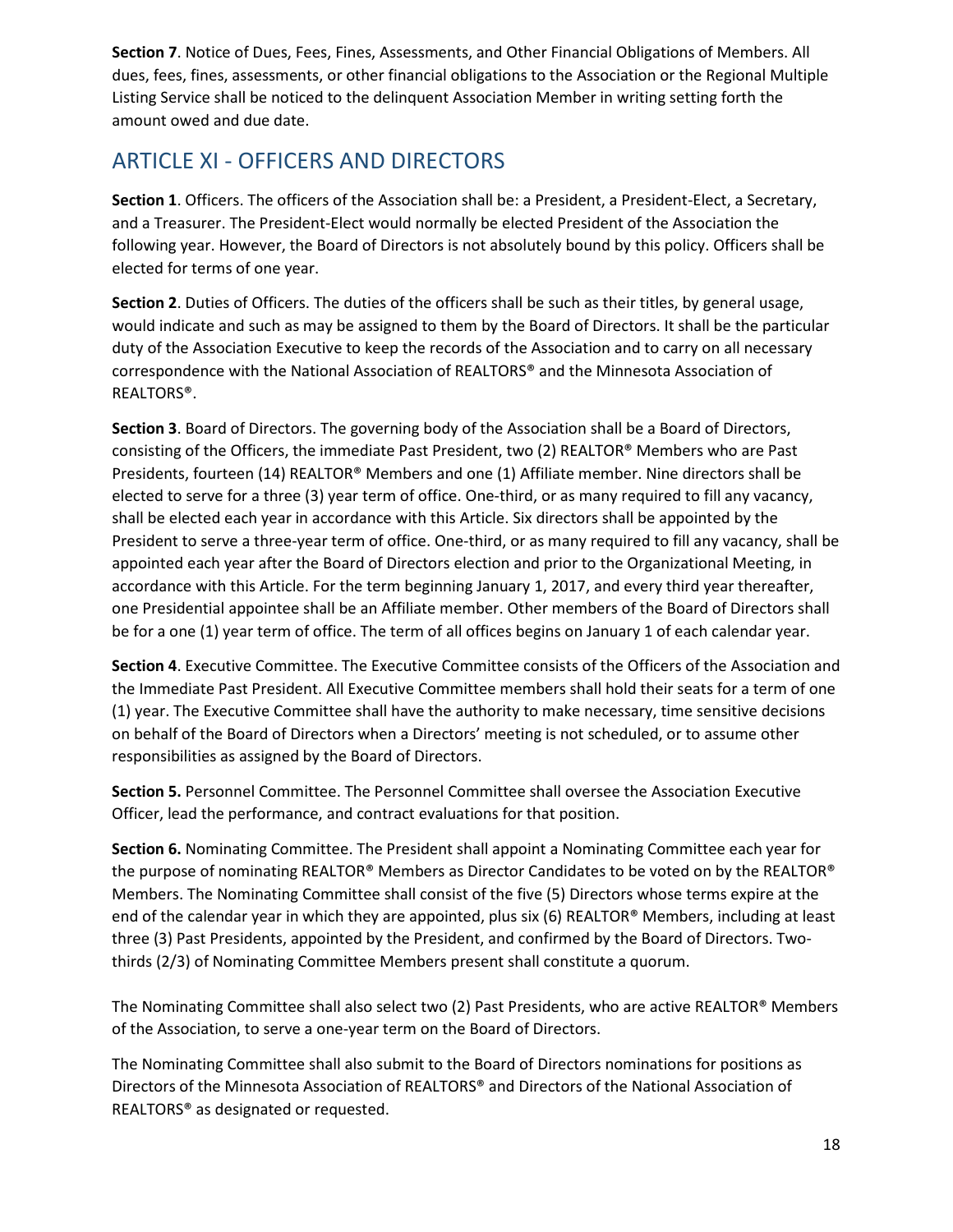The Nominating Committee shall appoint REALTOR® Members as Directors to the Regional Multiple Listing Service, with approval by the Board of Directors.

**(a)** Director Nominating Procedure. The Nominating Committee shall nominate at least two (2) candidates for each elected Director position that will be completed at the end of the calendar year or otherwise replaced.

Association Members shall be provided the report of the Nominating Committee by July 15 through the Association's member publication, web site, or other means. Additional nominations may be made by petition of not less than one hundred (100) REALTOR<sup>®</sup> Members. Petitions must be received at the Association office no later than August 1. Any nominations so made shall be added to the list of nominees published in alphabetical order to be voted upon by REALTOR® Members in accordance with Article XII pertaining to Election Procedures.

**(b)** Officer Nominating Procedure. Annually before the following year's Board of Directors organizational meeting is held, the Nominating Committee shall meet to recommend to the Board of Directors a body of REALTOR® Members to serve as President, President-Elect, Secretary and Treasurer. The President-Elect would normally be elected President of the Association the following year. However, the Board of Directors is not absolutely bound by this policy. Prior to the organizational meeting, the complete list of applicants shall be made available to the Board of Directors. The Nominating Committee Chair will meet with the Directors at their organizational meeting to present the Committee's recommended body of officer nominees.

**Section 7.** Organizational Meeting. An Organizational Meeting for the following year, consisting of the Board of Directors as it will be constituted the following year, as well as the Directors whose terms expire at the end of the calendar year, will be held in conjunction with the September or October meeting of the Board of Directors. If there is no regular meeting scheduled, a special meeting of the Board of Directors will be held in September or October. At this meeting, the Directors shall elect a President, President-Elect, Secretary and Treasurer from among REALTOR® members who have applied for officer positions. The Officers elected shall serve for one (1) year commencing January 1 of the following year. The Board of Directors shall have the power to define the duties and responsibilities of these Officers.

**Section 7**. Vacancies**.** Vacancies among the Officers shall be filled by a simple majority vote of the Board of Directors for the remainder of the term of office. Vacancies among the Board of Directors shall be filled by a simple vote of the Board of Directors for the remainder of the term.

**Section 8**. Removal of Officers and Directors. In the event that an Officer or Director is deemed to be incapable of fulfilling the duties for which elected, but will not resign from office voluntarily, the Officer or Director may be removed from office under the following procedure:

- **(a)** A petition requiring the removal of an Officer or Director signed by not less than onethird of the voting membership or two-thirds of all Directors shall be filed with the Nominating Committee and shall specifically set forth the reasons the individual is deemed to be disqualified from further service.
- **(b)** Upon receipt of the petition, and not less than twenty (20) days or more than forty-five (45) days thereafter, a special meeting of the voting membership of the Association shall be held, and the sole business of the meeting shall be to consider the charge against the Officer or Director, and to render a decision on such petition.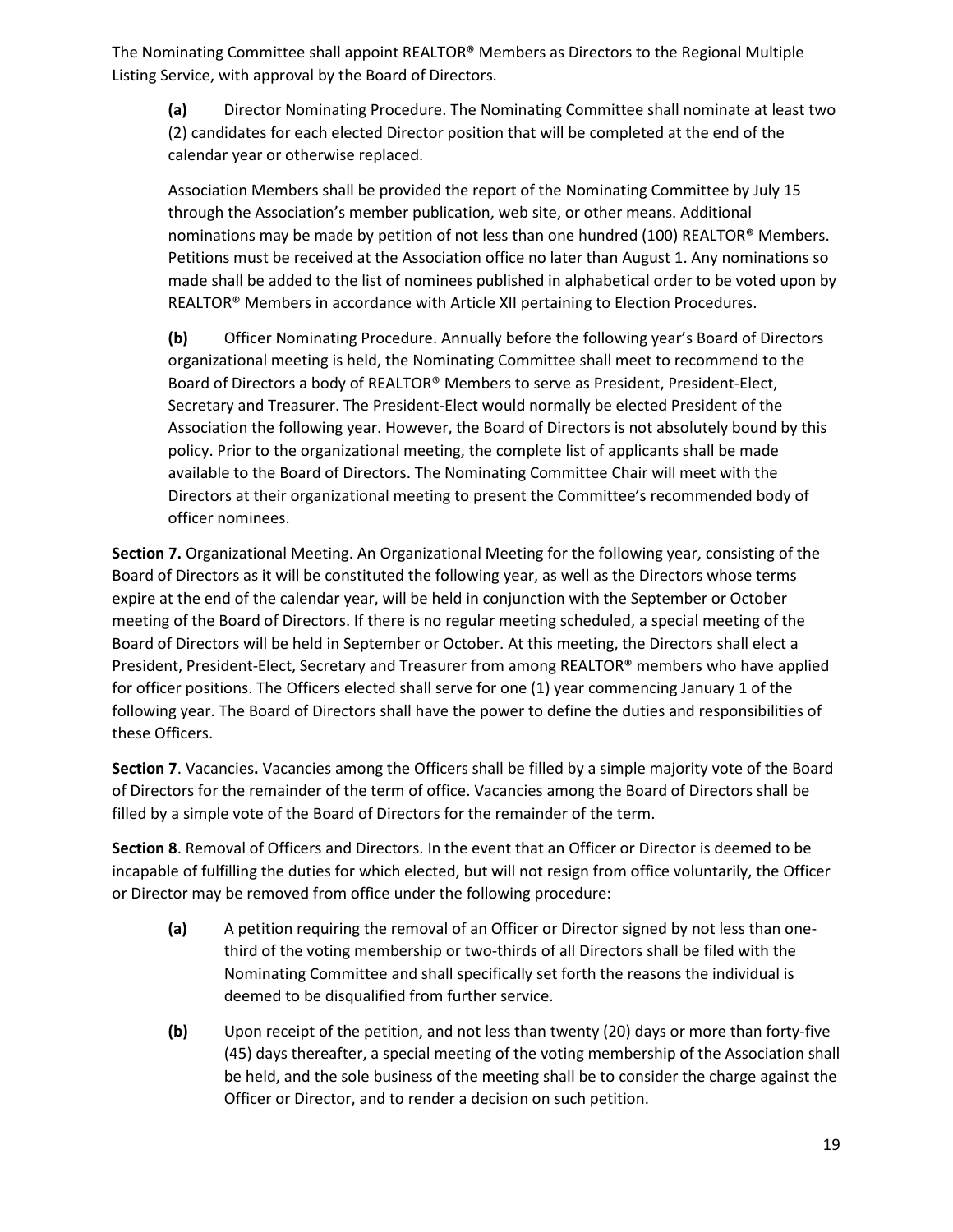**(c)** The special meeting shall be noticed to all voting Members at least ten (10) days prior to the meeting and shall be conducted by the President of the Association unless the President's continued service in office is being considered at the meeting. In such case, the next ranking officer will conduct the meeting of the hearing by the Members. A quorum for such a business meeting shall consist of ten (10) percent of the Members eligible to vote. A three-fourths vote of Members present and voting shall be required for removal from office.

**Section 9**. Fiscal and Elective Year. The fiscal, elective and program year of the Association shall be January 1 to December 31.

# ARTICLE XII - ELECTION PROCEDURE

**Section 1.** Board of Directors Election Procedure. Ballots bearing the names of the candidates so nominated shall be provided to all REALTOR® Members in good standing on or before October 1. Ballots may be mailed, sent electronically, or otherwise provided. Members must return completed ballots within the time limit indicated on the ballot. A ballot shall not be counted if it is received later than the time indicated on the ballot or indicates a vote for more than the number of vacancies to be filled as explained on the ballot. Members receiving the highest number of votes as explained on the ballot, shall be duly elected to the Board of Directors beginning on January 1 of the following year for a three-year term and until their successors are elected. No Director who has served his/her full term shall be eligible to succeed him/herself for election.

# ARTICLE XIII – COMMITTEES

**Section 1.** Appointment of Committees. The President-Elect shall appoint all standing committee Chairs and Vice-Chairs for the following year. Such appointments shall occur after the annual Organizational Meeting and shall be confirmed by the Board of Directors no later than the date of its last meeting of the calendar year. Committee membership shall be granted by application, per each Committee's Charter as approved by the Board of Directors. The Board of Directors shall prescribe the powers, duties, and length of appointment of each committee, and may do so by approving a charter for each committee. Absence from two (2) consecutive meetings of a committee without excuse shall be construed as a resignation.

**Section 2**. Charters. All standing committees shall have membership, procedures, duties, and objectives prescribed by a Charter that has been approved by the Board of Directors.

**Section3.** Appointment of Task Forces. The President shall appoint any task forces, and chairpersons thereof, as deemed necessary to carry out a specific task for the Association. If a task force will convene solely in the following year and/or Presidential term, that task force shall be appointed by the President-Elect. The President and Board of Directors shall prescribe all powers, duties, and specific length of service for each task force.

**Section 4**. Ex-Officio Members. The President and President-Elect shall be ex-officio members of all standing committees, special committees, and task forces of the Association.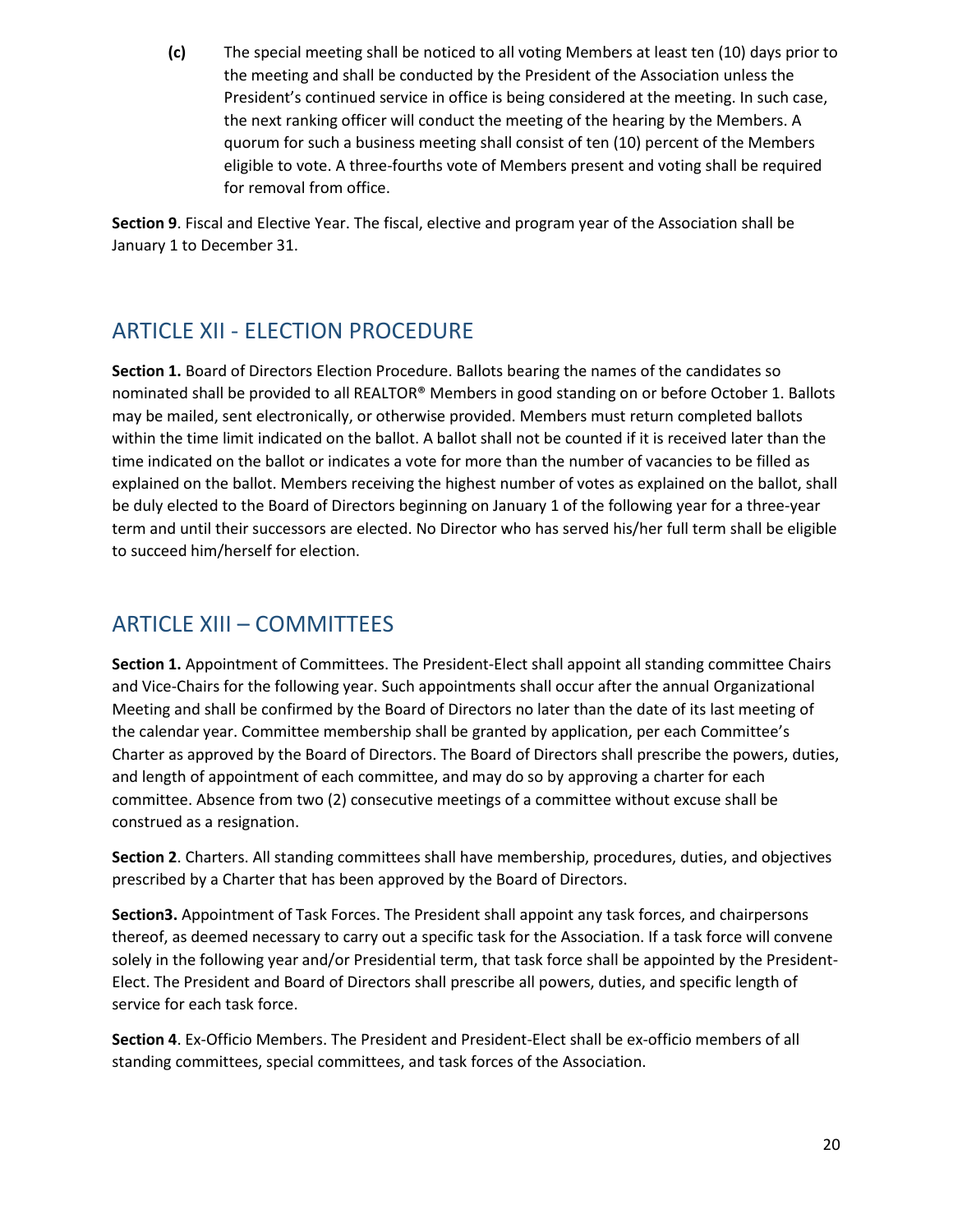# ARTICLE XIV – MEETINGS

**Section 1.** Board of Directors Meetings. The Board of Directors of the Association shall designate a regular time and place of meetings. The Board of Directors may also hold electronic meetings when time is of the essence. Absence from two (2) consecutive regular meetings without an excuse deemed valid by the Board of Directors shall be construed as resignation. Fifty-one percent of the members of the Board of Directors shall constitute a quorum.

**Section 2.** Membership Meetings. A membership meeting may be called by the President, the Board of Directors, or as otherwise permitted by law. Written notice shall be given to every Member entitled to participate in the meeting at least one (1) week preceding the meeting. Notification of a membership meeting shall be accompanied by a statement of the purpose of the meeting. Whenever the purpose of a membership meeting is to take up amendment(s) to the Association Bylaws or Articles of Incorporation, a quorum shall consist of those Members who attend the meeting pursuant to notification requirements found in Article XVI. Whenever the purpose of a membership meeting is, business other than amendment(s) to the Association Bylaws, except as stipulated in Article XI, Section 8[c], and a quorum for the transaction of business shall consist of one (1) percent of the Members eligible to vote.

**Section 3.** Committee Meetings. Committee meetings shall be held in accordance with each committee's charter, as approved by the Board of Directors. Absence from two (2) consecutive regular meetings without an excuse deemed valid by the Chair shall be construed as resignation from the committee.

**Section 4**. Notice of Meetings. Written notice shall be given to every Member entitled to participate in a meeting at least one (1) week preceding the meeting.

**Section 5.** Electronic Transaction of Business. To the fullest extent permitted by law, the Board of Directors, Committees, Taskforces, or membership may conduct business by electronic means.

### ARTICLE XV - RULES OF ORDER

**Section 1**. Robert's Rules of Order, latest edition, shall be recognized as the authority governing the meetings of the Association, its Board of Directors and committees, in all instances wherein its provisions do not conflict with these Bylaws.

# ARTICLE XVI - AMENDMENTS

**Section 1.** These Bylaws may be amended by the majority vote of the Members present and qualified to vote at a membership meeting, at which a quorum is present, provided the substance of such proposed amendment or amendments shall be plainly stated in the call for the meeting, notice of which has been given pursuant to Article XIV Section 4, except that the Board of Directors may, at any regular or special meeting of the Board of Directors at which a quorum is present, approve amendments to the Bylaws which are mandated by the National Association of REALTORS®.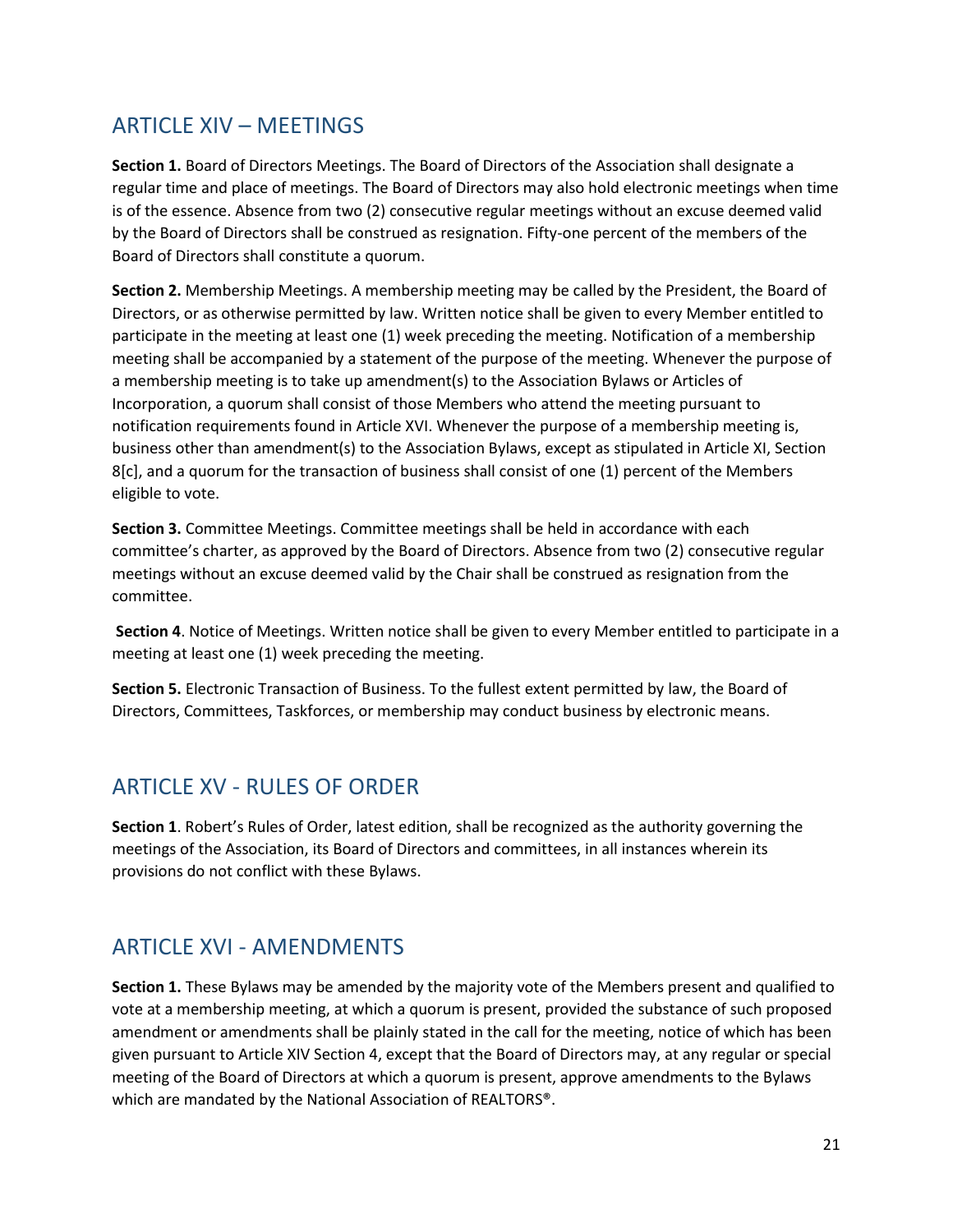## ARTICLE XVII - INDEMNIFICATION

**Section 1.** Any person, including any past, present or future director, officer, committee member, employee, or agent of the Association (or the heirs or legal representatives of any such director, officer, committee member, employee or agent) made, or threatened to be made, a party to any action, suit or proceeding, whether civil, criminal, administrative or investigative, by reason of the fact that he or she, his or her testator, or intestate, is or was a director, officer, committee member, employee, or agent of the Association or performed any service at the request of the Association shall be indemnified by the Association, and the Association may advance his or her related expenses in the manner and the full extent as provided by the law of the State of Minnesota.

## ARTICLE XVIII - DISSOLUTION

**Section 1.** Upon the dissolution or winding up of affairs of this Association, the Board of Directors, after providing for the payment of all obligations, shall distribute any remaining assets to the Minnesota Association of REALTORS®, or within its discretion, to any other non-profit tax-exempt organization.

# ARTICLE XIX - REGIONAL MULTIPLE LISTING SERVICE

**Section 1**. Authority. The Association of REALTORS® shall maintain for the use by its members a Multiple Listing Service which shall be a lawful corporation of the state of Minnesota, all stock of which shall be owned by the Association of REALTORS®.

**Section 2**. Purpose. A Multiple Listing Service is a means by which authorized Participants make blanket unilateral offers of compensation to other Participants (acting as subagents, buyer agents, or in other agency or non-agency capacities defined by law); by which cooperation is enhanced; by which information is accumulated and disseminated to enable authorized Participants to prepare appraisals, analyses, and other valuations of real property for bona fide clients and customers; by which Participants engaging in real estate appraisal contribute to common databases; and is a facility for the orderly correlation and dissemination of listing information so Participants may better serve their clients and the public. Entitlement to compensation is determined by the cooperating broker's performance as a procuring cause of the sale (or lease).

**Section 3**. Governing Documents. The Board of Directors shall cause any Multiple Listing Service established pursuant to this Article to conform its Corporate Charter, Constitution, Bylaws, Rules, regulations, and policies, practices, and procedures at all times to the Constitution, Bylaws, Rules, Regulations, and Policies of the National Association of REALTORS®.

**Section 4**. Participation. Any REALTOR® member of this or any other Member Association who is a principal, partner, or corporate officer, or branch manager acting on behalf of the principal, without further qualification, except as otherwise stipulated in these bylaws, shall be eligible to participate in the Residential Multiple Listing Service upon agreeing in writing to conform to the Rules and Regulations thereof and to pay the charges incidental thereto. However, under no circumstances is any individual or firm, regardless of membership status, entitled to Residential Multiple Listing Service "Membership" or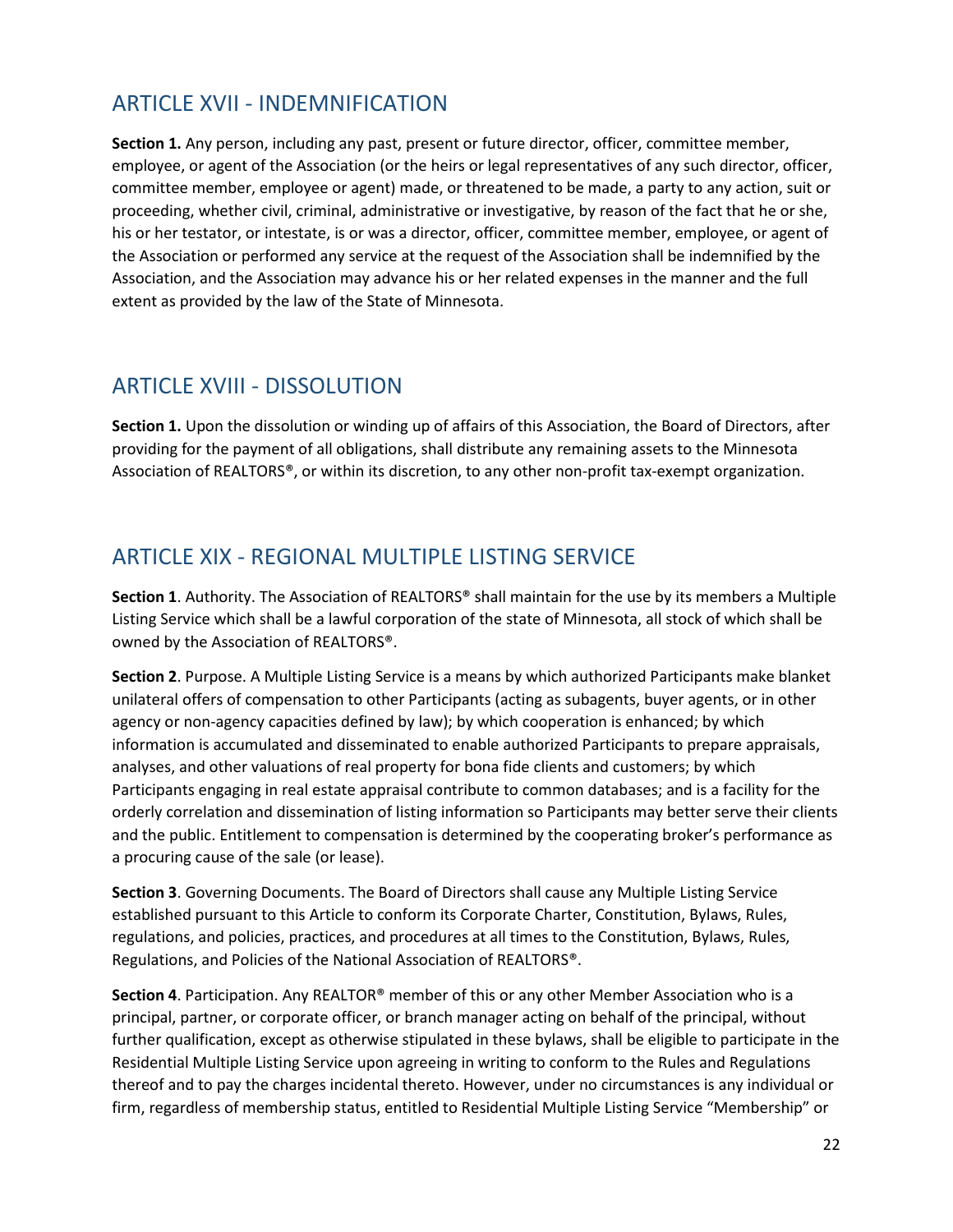"Participation" unless they hold a current, valid real estate broker's license in Minnesota or Wisconsin, and offers or accepts compensation to and from other Participants, or are licensed or certified by an appropriate state regulatory agency to engage in the appraisal of real property. Use of information developed by or published by an Association Multiple Listing Service is strictly limited to the activities authorized under a Participant's licensure(s) or certification and unauthorized uses are prohibited. Further, none of the foregoing is intended to convey Participation, or Membership, or any right of access to information developed by or published by an Association Multiple Listing Service where access to such information is prohibited by law.

**NOTE:** Mere possession of a broker's license is not sufficient to qualify for MLS participation. Rather the requirement that an individual or firm offers or accepts cooperation and compensation means that the Participant actively endeavors during the operation of its real estate business to list real property of the type listed on the MLS and/or to accept offers of cooperation and compensation made by listing brokers or agents in the MLS. "Actively" means on a continual and ongoing basis during the operation of the Participant's real estate business. The "actively" requirement is not intended to preclude MLS participation by a Participant or potential Participant that operated a real estate business on a part-time, seasonal, or similarly time limited basis or that has its business interrupted by periods of relative inactivity occasioned by market conditions. Similarly, the requirement is not intended to deny MLS participation to a Participant or potential Participant who has not achieved a minimum number of transactions despite good faith efforts. Nor is it intended to permit an MLS to deny participation based on the level of service provided by the Participant or potential Participant as long as the level of service satisfies state law

The key is that the Participant or potential Participant actively endeavors to make or accept offers of cooperation and compensation with respect to properties of the type that are listed on the MLS in which participation is sought. This requirement does not permit an MLS to deny participation to a Participant or potential Participant that operates a "Virtual Office Website" (VOW) (including a VOW that the Participant uses to refer customers to other Participants) if the Participant or potential Participant actively endeavors to make or accept offers of cooperation and compensation. An MLS may evaluate whether the Participant or potential Participant actively endeavors during the operation of its real estate business to offer or accept cooperation and compensation only if the MLS has a reasonable basis to believe that the Participant or potential Participant is in fact not doing so. The membership requirement shall be applied in a nondiscriminatory manner to all Participants and potential Participants.

**Section 5**. Supervision. The activity shall be operated under the supervision of the Board of Directors in accordance with established Regional MLS Rules and Regulations.

**Section 6**. Access to Comparable and Statistical Information. Association Members who are actively engaged in real estate brokerage, management, mortgage financing, appraising, land development or building, but who do not participate in the Residential MLS, are nonetheless entitled to receive, by purchase or lease, information other than current listing information that is generated wholly or in part by the MLS including "comparable" information, "sold" information, and statistical reports. This information is provided for the exclusive use of Association Members and individuals affiliated with Association Members who are also engaged in the real estate business and may not be transmitted, retransmitted, or provided in any manner to any unauthorized individual, office, or firm except as otherwise specified in the MLS Rules and Regulations. Association members who receive such information, either as an Association service or through the Association's Residential MLS, are subject to the applicable provisions of the MLS Rules and Regulations whether they participate in the MLS or not.